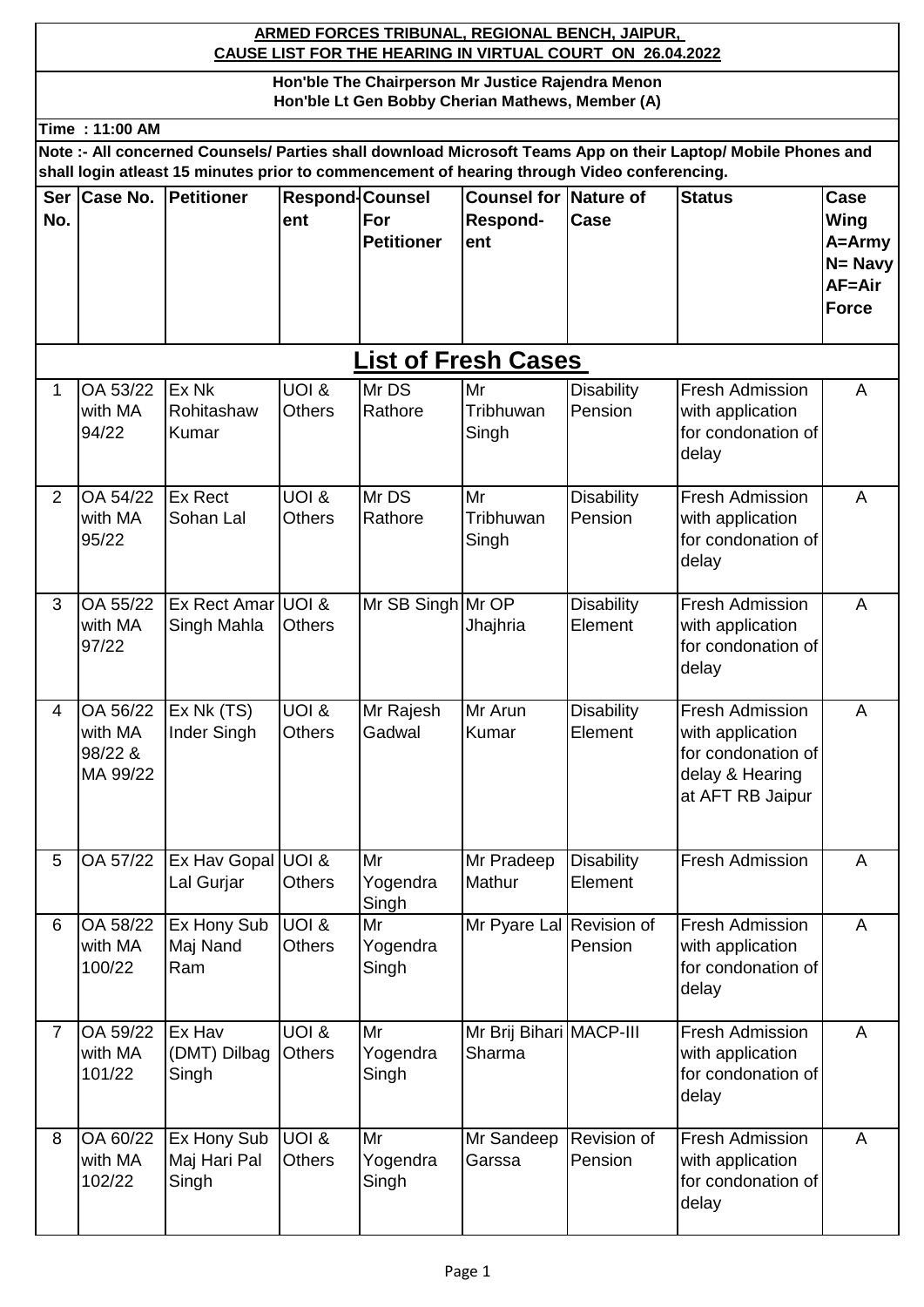| 9  | OA 61/22<br>with MA<br>103/22                          | Capt Naveen<br>Singh Gaur                                               | UOI &<br><b>Others</b>                  | Mr CS<br>Panwar                                  | Dr Samir<br>Shrimali                      | <b>Fixation of</b><br>Pay         | <b>Fresh Admission</b><br>with application<br>for condonation of<br>delay                               | AF             |
|----|--------------------------------------------------------|-------------------------------------------------------------------------|-----------------------------------------|--------------------------------------------------|-------------------------------------------|-----------------------------------|---------------------------------------------------------------------------------------------------------|----------------|
| 10 | OA 62/22                                               | Ex Sub Maj<br>Panney Singh Others                                       | UOI &                                   | Mr<br>Yogendra<br>Singh, Mr<br><b>PS Rathore</b> | Mr Sudesh<br>Chand<br>Sharma              | <b>RSMB</b>                       | <b>Fresh Admission</b>                                                                                  | A              |
| 11 | OA 63/22                                               | Sh Shyam<br>Singh s/o<br>Late L/Nk<br>(DSC)<br><b>Dashrath</b><br>Singh | <b>UOI &amp;</b><br>Others              | Mr DS<br>Rathore                                 | Dr Yuvraj<br>Singh                        | <b>Disability</b><br>Pension      | <b>Fresh Admission</b>                                                                                  | A              |
| 12 | OA 64/22<br>with MA<br>104/22 &<br><b>MA</b><br>105/22 | Ex Nk(TS)<br>Girdhari Lal                                               | $U$ OI $\overline{\&}$<br><b>Others</b> |                                                  | Mr SB Singh Mr Gajendra MACP-II<br>Sharma |                                   | <b>Fresh Admission</b><br>with application<br>for condonation of<br>delay & Hearing<br>at AFT RB Jaipur | A              |
| 13 | OA 65/22<br>with MA<br>106/22                          | Ex Hony<br>officer Ashok<br>Kumar Sah                                   | Fly UOI &<br><b>Others</b>              | Mr DS<br>Rathore                                 | Dr Samir<br>Shrimali                      | <b>Disability</b><br>Pension      | <b>Fresh Admission</b><br>with application<br>for condonation of<br>delay                               | AF             |
| 14 | OA 66/22<br>with MA<br>107/22                          | Ex Hony Lt<br>Suresh<br>Chand Yadav                                     | <b>UOI &amp;</b><br><b>Others</b>       | Mr Budh<br>Ram                                   | Mr Pradeep<br>Mathur                      | Stepping Up<br>Service<br>Pension | <b>Fresh Admission</b><br>with application<br>for condonation of<br>delay                               | A              |
| 15 | OA 67/22<br>with MA<br>108/22                          | Ex Hav<br>Pratap Singh                                                  | UOI &<br><b>Others</b>                  | Mr Budh<br>Ram                                   | Mr OP<br>Jhajhria                         | MACP (Nb<br>Sub)                  | <b>Fresh Admission</b><br>with application<br>for condonation of<br>delay                               | $\overline{A}$ |
| 16 | OA 68/22<br>with MA<br>109/22                          | Ex Nk Pit<br>Ram                                                        | <b>UOI &amp;</b><br><b>Others</b>       | Mr Budh<br>Ram                                   | Mr Arun<br>Kumar                          | <b>Disability</b><br>Element      | <b>Fresh Admission</b><br>with application<br>for condonation of<br>delay                               | A              |
| 17 | OA 69/22                                               | Ex Hav<br>(ACP-I) Ran<br>Singh                                          | UOI &<br><b>Others</b>                  | Mr Budh<br>Ram                                   | Mr Pyare Lal Stepping Up                  | Service<br>Pension                | <b>Fresh Admission</b>                                                                                  | A              |
| 18 | OA 70/22<br>with MA<br>110/22                          | Ex Sep (ACP) UOI &<br>Raj Kumar                                         | <b>Others</b>                           | Mr Budh<br>Ram                                   | Mr Brij Bihari MACP-II<br>Sharma          |                                   | Fresh Admission<br>with application<br>for condonation of<br>delay                                      | $\overline{A}$ |
| 19 | OA 71/22<br>with MA<br>111/22                          | Ex Sep Sis<br>Ram                                                       | UOI &<br><b>Others</b>                  | Mr Budh<br>Ram                                   | Mr Anil<br>Bhardwaj                       | Special<br>Pension                | <b>Fresh Admission</b><br>with application<br>for condonation of<br>delay                               | A              |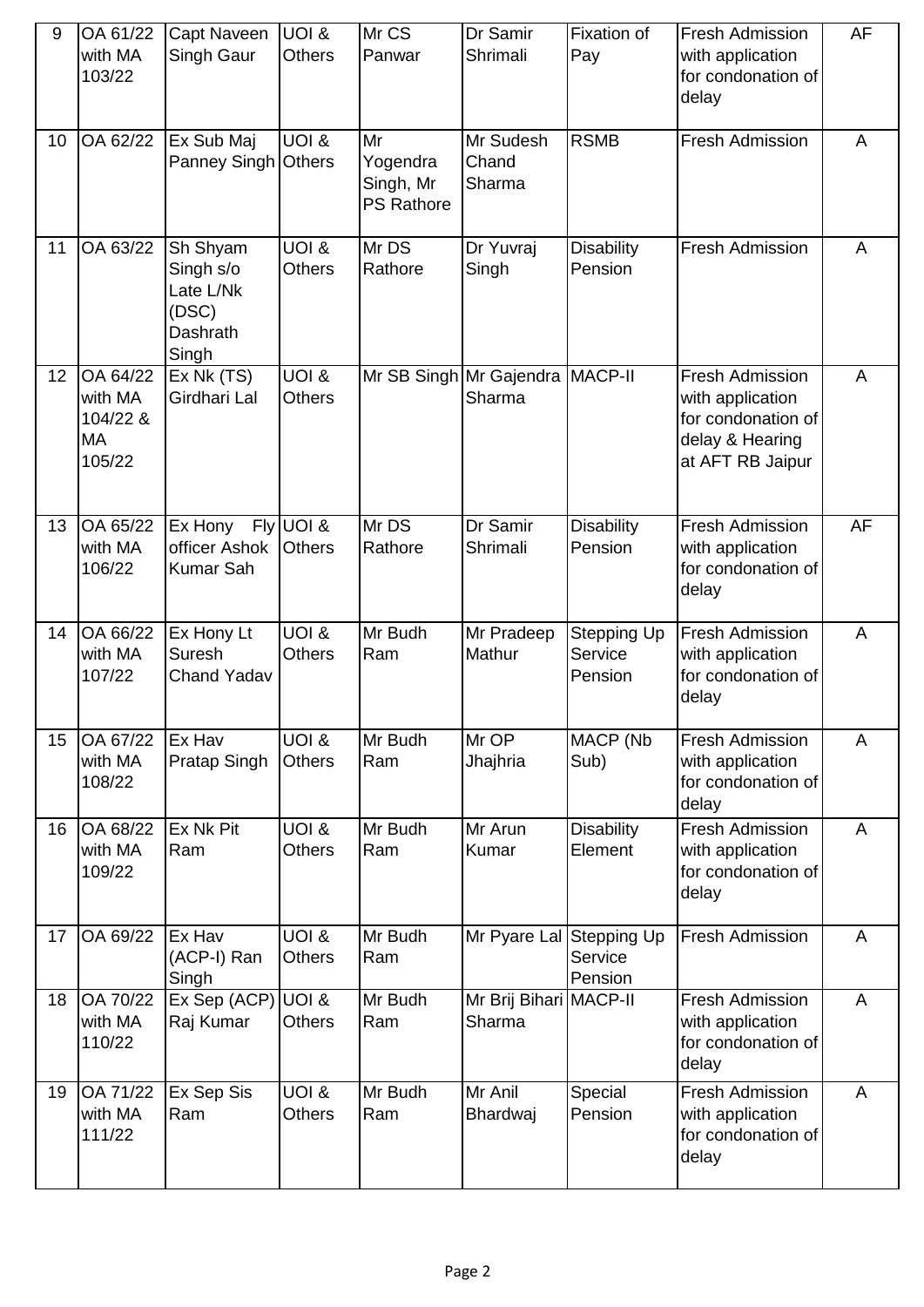| 20 | OA 72/22<br>with MA<br>112/22                          | Ex Sep<br>Sardar Gurjar                                            | UOI &<br><b>Others</b>               | Mr SB Singh Mr Sudesh   | Chand<br>Sharma                    | <b>Disability</b><br>Pension           | <b>Fresh Admission</b><br>with application<br>for condonation of<br>delay                               | A              |
|----|--------------------------------------------------------|--------------------------------------------------------------------|--------------------------------------|-------------------------|------------------------------------|----------------------------------------|---------------------------------------------------------------------------------------------------------|----------------|
| 21 | OA 73/22<br>with MA<br>117/22                          | Ex Sub<br>Rakesh<br>Kumar<br>Sharma                                | UOI &<br><b>Others</b>               | Mr<br>Yogendra<br>Singh | Mr Gajendra Revision of<br>Sharma  | Pension                                | <b>Fresh Admission</b><br>with application<br>for condonation of<br>delay                               | A              |
| 22 | OA 74/22<br>with MA<br>118/22 &<br><b>MA</b><br>119/22 | Ex NK<br><b>Bimlesh</b><br>Kumar                                   | UOI &<br><b>Others</b>               | Mr<br>Yogendra<br>Singh | Mr Pyare Lal Fixation of           | Pay                                    | <b>Fresh Admission</b><br>with application<br>for condonation of<br>delay & Hearing<br>at AFT RB Jaipur | A              |
| 23 | OA 75/22<br>with MA<br>121/22                          | Smt Santoshi<br>w/d Late Sep<br>Sunil Kumar                        | $UOI \overline{\&}$<br><b>Others</b> | Mr SB Singh Mr Sandeep  | Garssa                             | LTA of<br><b>Disability</b><br>Pension | <b>Fresh Admission</b><br>with application<br>for condonation of<br>delay                               | A              |
| 24 | OA 76/22                                               | Smt Bhanwari UOI &<br>wd/o Late<br>Sep Babu Lal                    | <b>Others</b>                        | Mr DS<br>Rathore        | Dr Samir<br>Shrimali               | LTA of<br><b>Disability</b><br>Pension | <b>Fresh Admission</b>                                                                                  | A              |
| 25 | <b>OA 77/22</b>                                        | Ex MWO<br>(HFO) Deva<br>Ram<br>Ghanchy                             | UOI &<br>others                      | Mr DP<br><b>Dhaka</b>   | Dr Samir<br>Shrimali               | <b>Disability</b><br>Pension           | <b>Fresh Admission</b>                                                                                  | <b>AF</b>      |
| 26 | OA 78/22                                               | Ex NK<br>Mahavir<br>Singh Dangi                                    | UOI &<br>Others                      | Mr<br>Yogendra<br>Singh | Mr Gajendra 2nd Spell of<br>Sharma | <b>DSC Pension</b>                     | <b>Fresh Admission</b>                                                                                  | A              |
| 27 | OA 79/22<br>with MA<br>122/22                          | Ex Lance Dfr<br>Parshu Ram<br>Jat                                  | UOI &<br><b>Others</b>               | Mr SB Singh Mr Anil     | Bhardwaj                           | /Service<br>Pension                    | Mustering out Fresh Admission<br>with application<br>for condonation of<br>delay                        | A              |
| 28 | OA 80/22<br>with MA<br>125/22                          | Smt Gindo<br>Devi wd/o<br><b>GDSM</b><br>(Reservist)<br>Gopi Chand | UOI &<br><b>Others</b>               | Mr<br>Yogendra<br>Singh | Mr Pyare Lal Revision of           | Pension                                | <b>Fresh Admission</b><br>with application<br>for condonation of<br>delay                               | A              |
| 29 | OA 81/22                                               | Ex MWO<br>(HFO) Kanti<br>Lal Ramawat                               | UOI &<br><b>Others</b>               | Mr DP<br><b>Dhaka</b>   | Dr Samir<br>Shrimali               | <b>Disability</b><br>Pension           | <b>Fresh Admission</b>                                                                                  | <b>AF</b>      |
| 30 | OA 82/22                                               | Ex Petty<br>Officer<br>Rohitash<br>Singh                           | <b>UOI &amp;</b><br>others           | Mr<br>Yogendra<br>Singh | Mr Pyare Lal Stay On               | Recovery                               | <b>Fresh Admission</b>                                                                                  | $\mathsf{N}$   |
| 31 | OA 83/22<br>with MA<br>128/22                          | Smt Bala<br>wd/o L/NK<br>Sombir Singh                              | UOI &<br>others                      | Mr<br>Yogendra<br>Singh | Mr Pyare Lal Special               | Family<br>Pension                      | <b>Fresh Admission</b><br>with application<br>for condonation of<br>delay                               | $\overline{A}$ |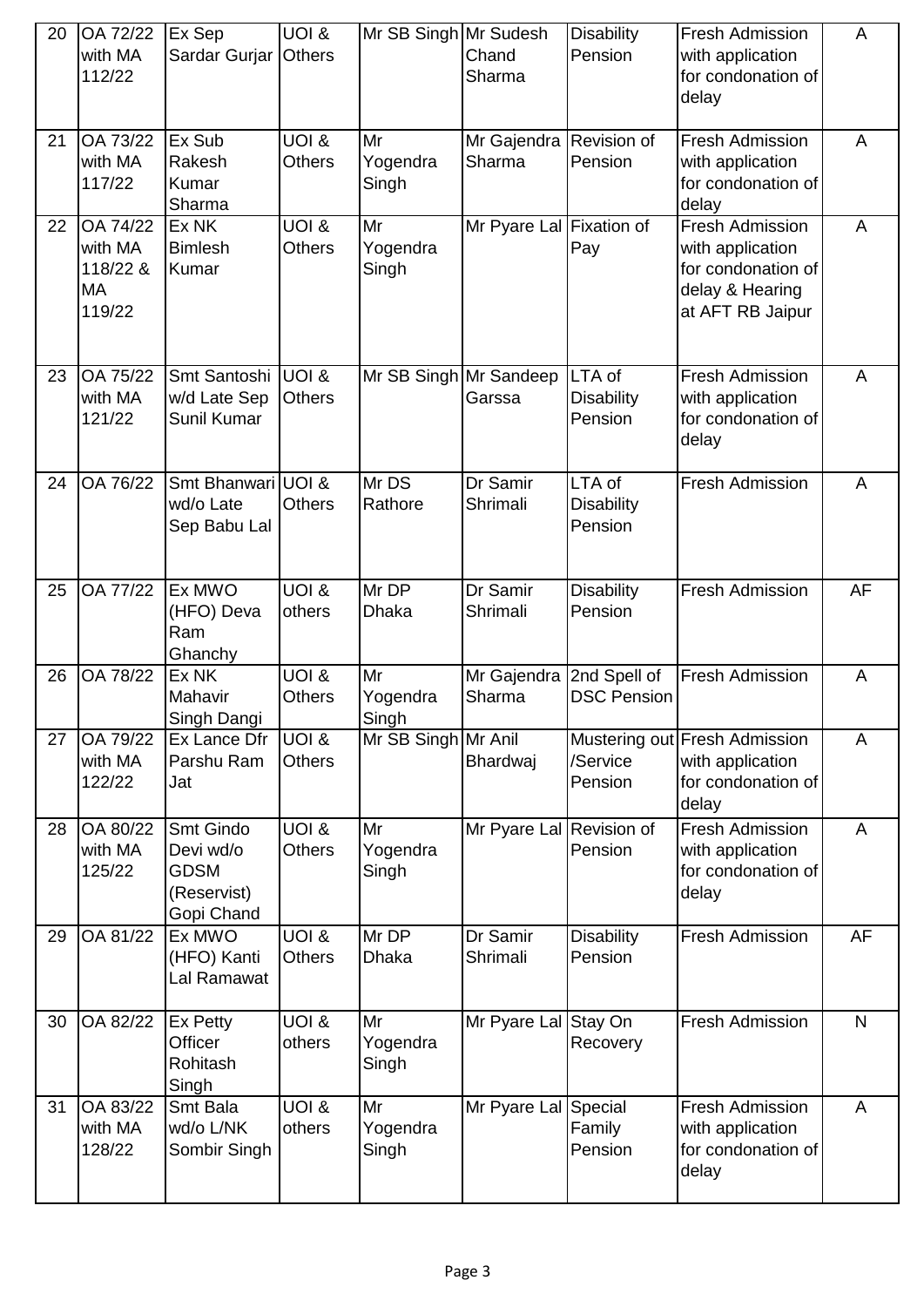| 32 | OA 84/22<br>with MA<br>129/22   | Ex Rect<br><b>Ishwar Singh</b>                  | UOI &<br>others              | Mr<br>Yogendra<br>Singh   | Mr OP<br>Jhajhria            | <b>Disability</b><br>Pension                  | <b>Fresh Admission</b><br>with application<br>for condonation of<br>delay | A  |
|----|---------------------------------|-------------------------------------------------|------------------------------|---------------------------|------------------------------|-----------------------------------------------|---------------------------------------------------------------------------|----|
| 33 | OA 85/22                        | Ex Gdr<br>(ACP-II)<br>Deepak<br>Kumar           | UOI &<br>others              | Mr DS<br><b>Dhariwal</b>  | Mr Anil<br>Bhardwaj          | <b>Disability</b><br>Pension                  | <b>Fresh Admission</b>                                                    | A  |
| 34 | OA 86/22<br>with MA<br>132/22   | Ex Sep/Rm<br>Ghasi Ram<br>Regar                 | UOI &<br>others              | Mr<br>Yogendra<br>Singh   | Mr Sandeep<br>Garssa         | Re- instate in<br>Service                     | <b>Fresh Admission</b><br>with application<br>for condonation of<br>delay | A  |
| 35 | OA 87/22<br>with MA<br>133/22   | Ex Hav<br>Prabhati Lal<br>Sunia                 | <b>UOI &amp;</b><br>Others   | Mr<br>Yogendra<br>Singh   | Mr Sudesh<br>Chand<br>Sharma | Revision of<br>Pension                        | <b>Fresh Admission</b><br>with application<br>for condonation of<br>delay | A  |
| 36 | OA 88/22<br>with MA<br>137/22   | Ex AC (U/T)<br>Deep Chand                       | UOI &<br>others              | Mr Rajesh<br>Gadwal       | Mr Pyare Lal Disability      | Element                                       | <b>Fresh Admission</b><br>with application<br>for condonation of<br>delay | AF |
| 37 | OA 89/22                        | Ex Ris<br>Rajender<br>Singh                     | <b>UOI &amp;</b><br>others   | Mr<br>Yogendra<br>Singh   | Mr Arun<br>Kumar             | <b>Fixation of</b><br>Pension                 | <b>Fresh Admission</b>                                                    | A  |
| 38 | OA 90/22                        | Ex Hav<br>Rajendra<br>Singh                     | UOI &<br>others              | Mr<br>Yogendra<br>Singh   | Mr Shree<br>Narayan<br>Swami | <b>Disability</b><br>Element                  | <b>Fresh Admission</b>                                                    | A  |
| 39 | OA 91/22                        | Ex Ris<br>Rajender<br>Singh                     | UOI &<br><b>Others</b>       | Mr<br>Yogendra<br>Singh   | Mr Arun<br>Kumar             | <b>Grant Hony</b><br>Rank                     | <b>Fresh Admission</b>                                                    | A  |
| 40 | OA 92/22<br>with MA<br>139/22   | Ex Sep (ACP-UOI &<br>II) Hadmana<br>Ram Bishnoi | <b>Others</b>                | Mr DS<br>Rathore          | Dr Samir<br>Shrimali         | <b>Disability</b><br>Pension                  | <b>Fresh Admission</b><br>with application<br>for condonation of<br>delay | A  |
| 41 | OA 93/22<br>with MA<br>140/22   | Ex Hav (ACP-UOI &<br>I) Shri Chand              | <b>Others</b>                | Mr DS<br>Rathore          | Dr Yuvraj<br>Singh           | <b>Disability</b><br>Element/<br>Rounding off | <b>Fresh Admission</b><br>with application<br>for condonation of<br>delay | A  |
| 42 | OA 94/22<br><b>MA</b><br>141/22 | Ex Nk Achal<br>Das                              | UOI &<br><b>Others</b>       | Mr DS<br>Rathore          | Dr Samir<br>Shrimali         | <b>Disability</b><br>Pension                  | <b>Fresh Admission</b><br>with application<br>for condonation of<br>delay | A  |
| 43 | OA 95/22<br>with MA<br>142/22   | Ex NK<br><b>Bhanwar Lal</b>                     | UOI &<br><b>Others</b>       | Mr DS<br>Rathore          | Mr<br>Tribhuwan<br>Singh     | <b>Disability</b><br>Element                  | <b>Fresh Admission</b><br>with application<br>for condonation of<br>delay | A  |
| 44 | OA 96/22<br>with MA<br>143/22   | Ex Sep Gajai<br>Singh                           | <b>BIOU</b><br><b>Others</b> | Mr RS<br><b>Bhadauria</b> | Mr Pradeep<br>Mathur         | <b>Disability</b><br>Element                  | <b>Fresh Admission</b><br>with application<br>for condonation of<br>delay | A  |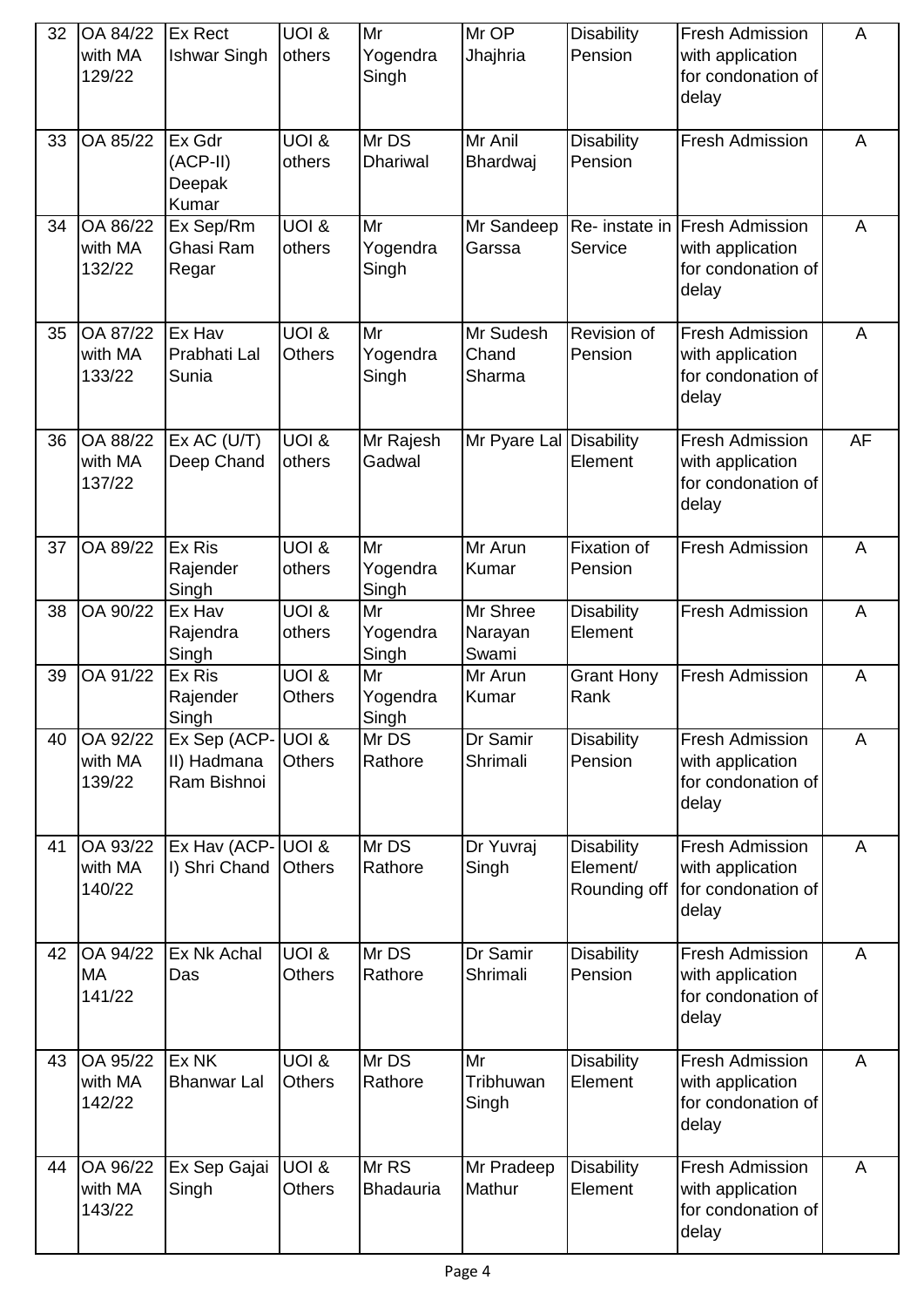| 45 | OA 97/22                             | Ex Swr (ACP<br>Hav) Ganesh<br>Kumar                 | UOI &<br><b>Others</b>            |                           | Mr SB Singh Mr Brij Bihari Fixation of<br>Sharma | Pay<br>(MACP-II)                                    | <b>Fresh Admission</b>                                                    | A |
|----|--------------------------------------|-----------------------------------------------------|-----------------------------------|---------------------------|--------------------------------------------------|-----------------------------------------------------|---------------------------------------------------------------------------|---|
| 46 | OA 98/22<br>with MA<br>145/22        | Ex Sub<br>Rakesh<br>Kumar<br>Sharma                 | UOI &<br><b>Others</b>            | Mr<br>Yogendra<br>Singh   | Mr Brij Bihari Credit the<br>Sharma              | Recoverd<br>amount                                  | <b>Fresh Admission</b><br>with application<br>for condonation of<br>delay | A |
| 47 | OA 99/22<br>with MA<br>146/22        | Smt Patasi<br>wd/o Gdsm<br>Shri Chand               | UOI &<br><b>Others</b>            | Mr<br>Yogendra<br>Singh   | Mr Anil<br>Bhardwaj                              | Additional<br>pension<br>attaining age<br>of 80 yrs | <b>Fresh Admission</b><br>with application<br>for condonation of<br>delay | A |
| 48 | <b>OA</b><br>100/22                  | Sep (AA)<br>Pankaj Kumar Others                     | UOI &                             | Mr<br>Yogendra<br>Singh   | Mr Pyare Lal                                     | Quash & Set<br>aside the<br>Punishment              | <b>Fresh Admission</b>                                                    | A |
|    |                                      |                                                     |                                   |                           | <u>List of Fresh Case Other than OA</u>          |                                                     |                                                                           |   |
| 49 | MA(E)<br>09/22<br>(In OA<br>27/15    | Ex Sep (Dvr)<br>Lalu Ram                            | <b>UOI &amp;</b><br><b>Others</b> | Mr DS<br>Rathore          | Dr Yuvraj<br>Singh                               | Execution of<br>order dt<br>13-07-2021              | Order                                                                     | A |
| 50 | MA(E)<br>10/22<br>(In OA<br>27/18    | Ex Sub<br>(Hony Lt)<br>Amar Singh                   | <b>UOI &amp;</b><br><b>Others</b> | Mr RS<br><b>Bhadauria</b> | Mr Sandeep<br>Garssa                             | Execution of<br>order dated<br>12-03-2020           | Order                                                                     | A |
| 51 | MA(E)<br>11/22<br>(In OA<br>306/17)  | Ex Nb Sub<br>(OPR) Ram<br>Chander                   | UOI &<br><b>Others</b>            | Mr<br>Yogendra<br>Singh   | Mr Sudesh<br>Chand<br>Sharma                     | Execution of<br>order dated<br>15-04-2021           | Order                                                                     | A |
| 52 | MA(E)<br>12/22<br>(In OA<br>278/18)  | Ex Sub<br><b>Bakhatawer</b><br>Singh                | UOI &<br><b>Others</b>            | Mr<br>Yogendra<br>Singh   | Mr Pradeep<br>Mathur                             | Execution of<br>order dated<br>15-04-2021           | Order                                                                     | A |
| 53 | MA(E)<br>13/22<br>(In OA<br>141/20)  | Ex Sep<br>(Reservist)<br>Ram Narain                 | <b>UOI &amp;</b><br><b>Others</b> | Mr<br>Yogendra<br>Singh   | Mr Gajendra<br>Sharma                            | Execution of<br>order dated<br>13-07-2021           | Order                                                                     | A |
| 54 | MA(E)<br>ОA<br>570/18)               | Ex Sep<br>14/22 (In $(Reservist)$ )<br>Jagdev Singh | <b>UOI &amp;</b><br>Others        | Mr<br>Yogendra<br>Singh   | Mr Sudesh<br>Chand<br>Sharma                     | Execution of<br>order dated<br>13-07-2021           | Order                                                                     | A |
| 55 | MA(E)<br>15/22<br>(In OA<br>50/21)   | Ex Gdr<br>(Reservist)<br>Patu Ram                   | <b>UOI &amp;</b><br><b>Others</b> | Mr<br>Yogendra<br>Singh   | Mr Arun<br>Kumar                                 | Execution of<br>order dated<br>13-07-2021           | Order                                                                     | A |
| 56 | MA (E)<br>16/22<br>(In OA<br>548/18) | Ex Sep<br>(Reservist)<br>Sardara Ram                | UOI &<br><b>Others</b>            | Mr<br>Yogendra<br>Singh   | Mr Gajendra<br>Sharma                            | Execution of<br>order dated<br>13-07-2021           | Order                                                                     | A |
| 57 | MA(E)<br>17/22<br>(In OA<br>222/20)  | Ex Sep<br>(Reservist)<br>Hari Ram                   | <b>UOI &amp;</b><br>Others        | Mr<br>Yogendra<br>Singh   | Mr Pyare Lal Execution of                        | order dated<br>13-07-2021                           | Order                                                                     | A |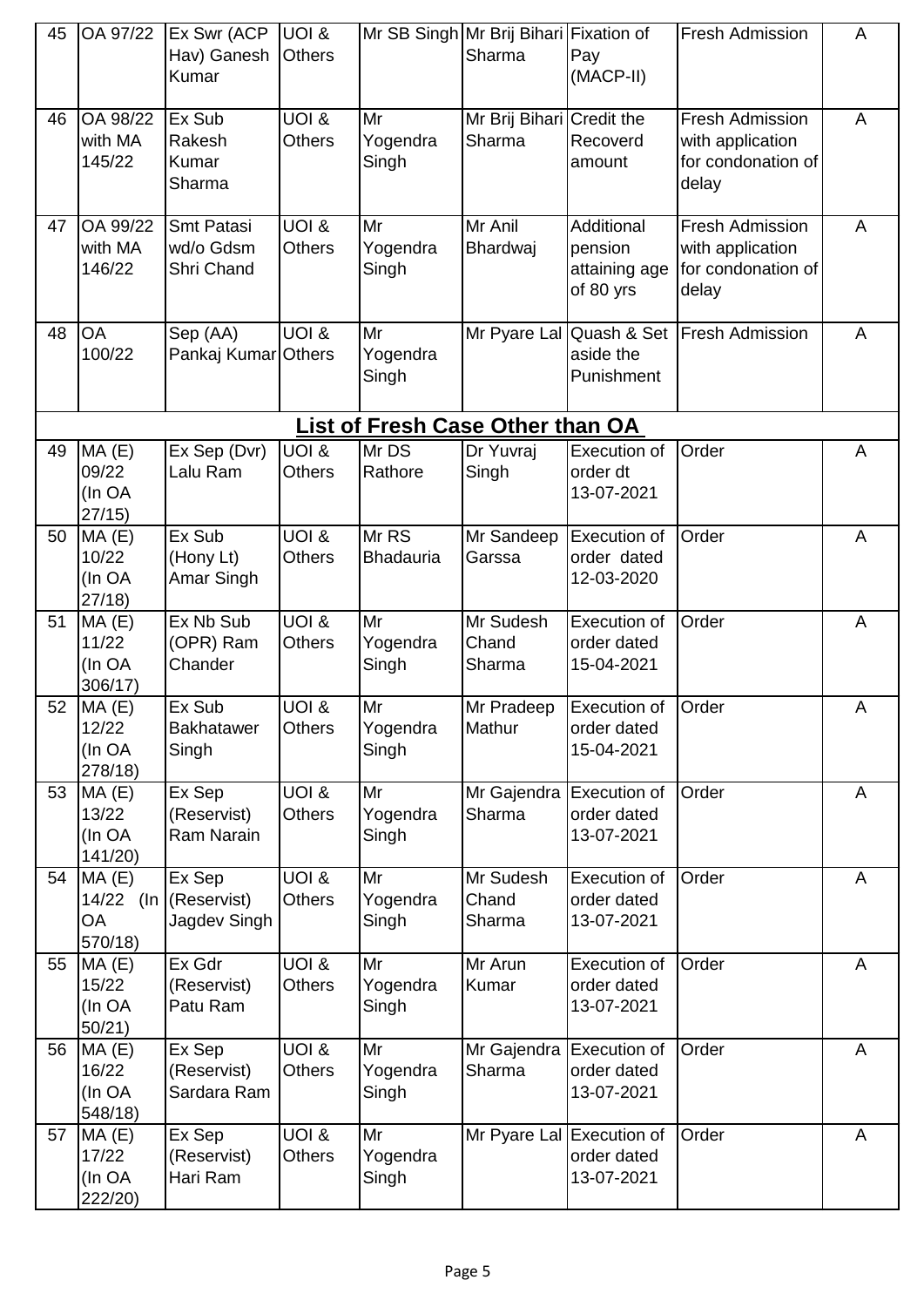| 58 | MA (E)<br>18/22<br>(In OA<br>90/20      | Ex Sep<br>(Reservist)<br>Maha Singh                                  | <b>UOI &amp;</b><br><b>Others</b> | Mr<br>Yogendra<br>Singh      | Mr Brij Bihari Execution of<br>Sharma | order dated<br>13-07-2021                                    | Order | A |
|----|-----------------------------------------|----------------------------------------------------------------------|-----------------------------------|------------------------------|---------------------------------------|--------------------------------------------------------------|-------|---|
| 59 | MA(E)<br>19/22<br>(In OA<br>322/20)     | Ex Sep<br>(Reservist)<br>Bajrang Lal                                 | <b>UOI &amp;</b><br><b>Others</b> | Mr<br>Yogendra<br>Singh      | Mr Arun<br>Kumar                      | Execution of<br>order dated<br>13-07-2021                    | Order | A |
| 60 | MA(E)<br>OA<br>491/18)                  | Ex Rfn<br>20/22 (In (Reservist)<br>Jagdish Singh                     | <b>UOI &amp;</b><br><b>Others</b> | Mr<br>Yogendra<br>Singh      | Mr Sudesh<br>Chand<br>Sharma          | Execution of<br>order dated<br>13-07-2021                    | Order | A |
| 61 | MA(E)<br>21/22<br>(In OA<br>112/20      | Ex Sep<br>(Reservist)<br>Habib Khan                                  | UOI &<br><b>Others</b>            | Mr<br>Yogendra<br>Singh      | Mr Pyare Lal Execution of             | order dated<br>13-07-2021                                    | Order | A |
| 62 | MA(E)<br>22/22<br>(In OA<br>562/18)     | Ex Sep<br>(Reservist)<br>Har Narain                                  | <b>UOI &amp;</b><br><b>Others</b> | Mr<br>Yogendra<br>Singh      | Mr Brij Bihari Execution of<br>Sharma | order dated<br>13-07-2021                                    | Order | A |
| 63 | MA(E)<br>23/22<br>(In OA<br>563/18)     | Ex GDSM<br>(Reservist)<br>Lal Chand                                  | UOI &<br><b>Others</b>            | Mr<br>Yogendra<br>Singh      | Mr OP<br>Jhajhria                     | Execution of<br>order dated<br>13-07-2021                    | Order | A |
| 64 | MA(E)<br>24/22<br>(In OA<br>490/18)     | Ex Sep<br>(Reservist)<br>Ami Lal                                     | UOI &<br><b>Others</b>            | Mr<br>Yogendra<br>Singh      | Mr Pyare Lal Execution of             | order dated<br>13-07-2021                                    | Order | A |
| 65 | MA(E)<br>25/22<br>(In OA<br>544/18)     | Ex Sep<br>(Reservist)<br>Amar Singh                                  | UOI &<br><b>Others</b>            | Mr<br>Yogendra<br>Singh      | Mr Anil<br>Bhardwaj                   | Execution of<br>order dated<br>13-07-2021                    | Order | A |
| 66 | MA(E)<br>26/22<br>(In OA<br>394/20)     | Smt Danrab<br>Kaur Devi<br>wd/o Sep<br>(Reservist)<br>Ram<br>Swaroop | UOI &<br><b>Others</b>            | Mr<br>Yogendra<br>Singh      |                                       | Mr Pyare Lal Execution of Order<br>order dated<br>13-07-2021 |       | A |
| 67 | MA(E)<br>27/22<br>(In OA<br>720/18)     | Ex Sep Basti<br>Ram                                                  | UOI &<br>Other                    | Mr<br>Yogendra<br>Singh      | Mr Gajendra Execution of<br>Sharma    | order dated<br>11-03-2020                                    | Order | A |
| 68 | <b>MA</b><br>93/22<br>(In OA<br>49/15   | UOI & Others Ex Sep                                                  | Ravi Kant                         |                              | Mr Pyare Lal Mr SB Singh Leave to     | appeal order<br>dated<br>09-11-2021                          | Order | A |
| 69 | <b>MA</b><br>123/22<br>(In OA<br>92/14) | Ex Gnr<br>Surendra<br>Kumar                                          | <b>UOI &amp;</b><br>Others        | Mr Rajesh<br>Gadwal          | Mr Gajendra Leave to<br>Sharma        | appeal order<br>dated<br>09-12-2021                          | Order | A |
| 70 | <b>MA</b><br>124/22<br>(In OA<br>57/10  | Ex Gnr (Sep)<br>Hari Singh                                           | <b>UOI &amp;</b><br><b>Others</b> | Mr Rajesh<br>Gadwal          | Mr Sandeep<br>Garssa                  | Leave to<br>appeal order<br>dated<br>09-12-2021              | Order | A |
| 71 | <b>MA</b><br>149/22<br>(In OA<br>127/18 | UOI & Others                                                         | Ex Hav<br>Harkesh<br>Singh        | Mr Sudesh<br>Chand<br>Sharma | Mr Yogendra Leave to<br>Singh         | Appeal order<br>dated<br>09-11-2021                          | Order | A |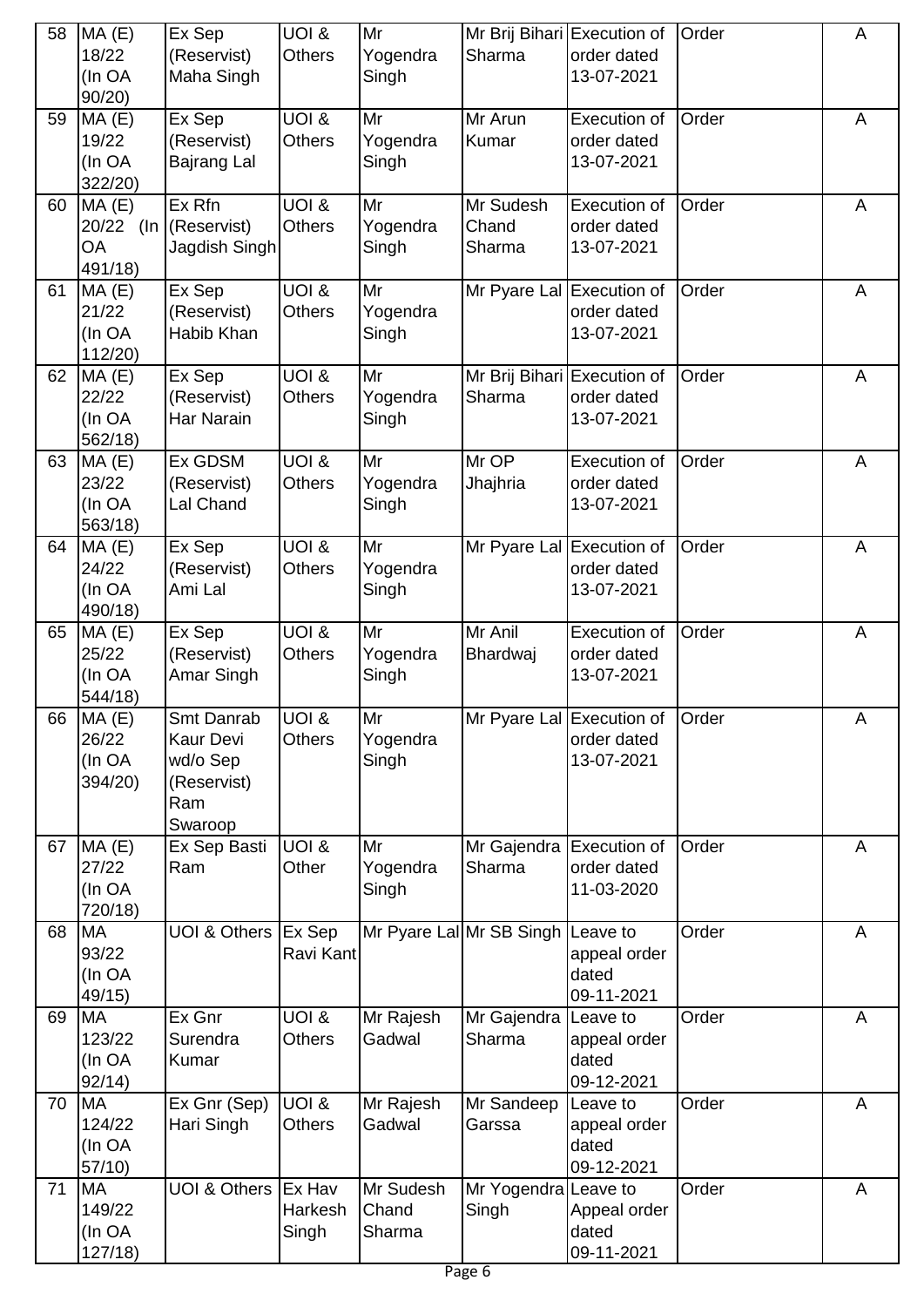| 72 | MA<br>134/22<br>with MA<br>135/22 &<br><b>MA</b><br>136/22<br>(In OA<br>12/16 | UOI & Others   Ex Sep           | Kana<br>Ram                       | Dr Yuvraj<br>Singh      | Mr DS<br>Rathore                | Stay on<br>Order &<br>Correction<br>of order<br>dated<br>30-08-2019 | Orders with<br>application for<br>condonation of<br>delay                                                       | A              |
|----|-------------------------------------------------------------------------------|---------------------------------|-----------------------------------|-------------------------|---------------------------------|---------------------------------------------------------------------|-----------------------------------------------------------------------------------------------------------------|----------------|
| 73 | <b>MA</b><br>138/22<br>(In OA<br>26/16                                        | Ex Sep Ved<br>Prakash           | UOI &<br><b>Others</b>            | Mr OP<br>Sheoran        | Mr Sudesh<br>Chand<br>Sharma    | Recalling the<br>order dated<br>09-12-2021                          | Order                                                                                                           | A              |
| 74 | RA 19/22<br>(Tag OA<br>339/16)                                                | UOI & Others                    | Ex Sep<br>Rajpal<br>Yadav         | Mr SB<br>Singh          | Mr Gajendra<br>Sharma           | Review order Order<br>dated<br>09-12-2021                           |                                                                                                                 | A              |
| 75 | RA 20/22<br>(Tag OA<br>93/14)                                                 | Ex Rfn Ram<br>Kumar             | <b>UOI &amp;</b><br><b>Others</b> | Mr Harish<br>Maan       | Mr Sudesh<br>Chand<br>Sharma    | Review order<br>dated<br>09-12-2021                                 | Order                                                                                                           | $\overline{A}$ |
| 76 | RA 21/22<br>(Tag OA<br>565/17)                                                | Ex Hav<br><b>Ummed</b><br>Singh | <b>UOI &amp;</b><br><b>Others</b> | Mr<br>Yogendra<br>Singh | Mr OP<br>Jhajhria               | Review order<br>dated<br>09-12-2021                                 | Order                                                                                                           | $\overline{A}$ |
| 77 | RA 22/22<br>(Tag OA<br>540/17)                                                | Ex Hav Dalip<br>Kumar           | UOI &<br><b>Others</b>            | Mr OP<br>Sheoran        |                                 | Mr Pyare Lal Review order<br>dated<br>09-12-2021                    | Order                                                                                                           | A              |
|    |                                                                               |                                 |                                   |                         | <b>List of Court Date Cases</b> |                                                                     |                                                                                                                 |                |
| 78 | <b>OA</b><br>1042/12                                                          | Ex Sub Nawal UOI &<br>Singh     | <b>Others</b>                     | Mr DS<br>Rathore        | Mr<br>Tribhuwan<br>Singh        | <b>Disability</b><br>Pension                                        | Hearing                                                                                                         | A              |
| 79 | <b>OA</b><br>258/15<br>with MA<br>155/20 &<br>MA<br>156/20                    | Ex Naik (TS)<br>Shyam Lal       | UOI &<br><b>Others</b>            | Mr SB Singh Mr Pradeep  | Mathur                          | <b>Disability</b><br>Pension                                        | Hearing with<br>application for<br>document taken<br>on records &<br>application for<br>condonation of<br>delay | A              |
| 80 | <b>OA</b><br>368/17<br>with MA<br>564/17 &<br><b>MA</b><br>135/21             | Ex Sep Sahi<br>Ram              | UOI &<br><b>Others</b>            | Mr<br>Yogendra<br>Singh | Mr Pyare Lal                    | War Injury<br>Element                                               | Hearing with<br>application for<br>condonation of<br>delay &<br>application for<br>Impleading                   | A              |
| 81 | <b>OA</b><br>543/21<br>with MA<br>437/21                                      | <b>CPL</b><br>Surendra<br>Singh | UOI &<br><b>Others</b>            | Mr DS<br>Rathore        | Dr Yuvraj<br>Singh              | Maintenance<br>Allowance                                            | <b>Hearing with</b><br>application for<br>condonation of<br>delay                                               | A              |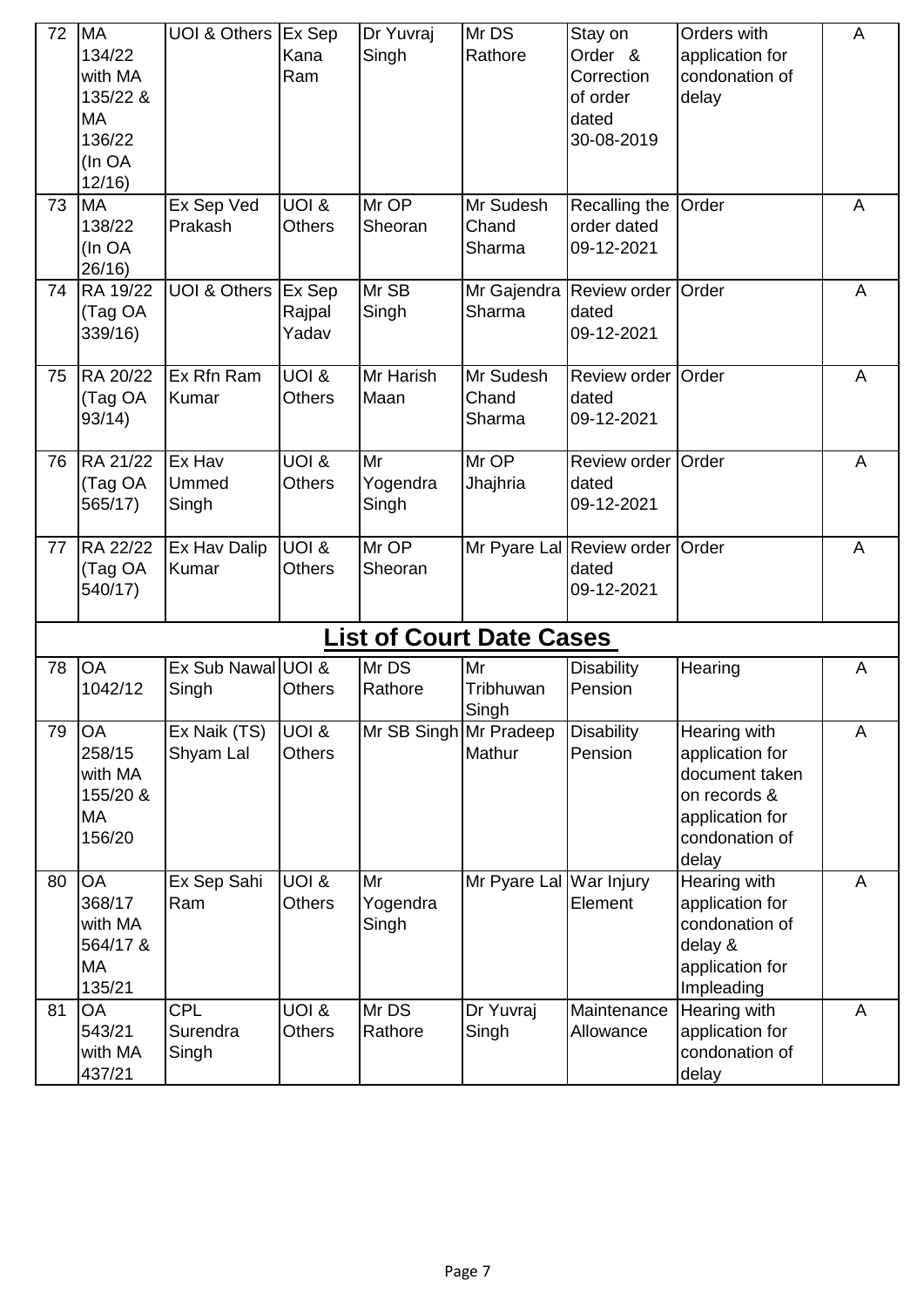| 82 | MA(E)<br>09/21 with Singh<br><b>MA</b><br>471/21<br>Along                                                                             | Ex L/Nk Hari                                  | UOI &<br><b>Others</b>            | Mr RS<br>Bhadauria,<br>Mr Ajay<br><b>Bhadauria</b> | Mr Pyare Lal Execution of              | order dt<br>15-02-2019<br>Modification                                      | Order with MA for<br>Grant of<br>extension of time                                                                                                                 | A |
|----|---------------------------------------------------------------------------------------------------------------------------------------|-----------------------------------------------|-----------------------------------|----------------------------------------------------|----------------------------------------|-----------------------------------------------------------------------------|--------------------------------------------------------------------------------------------------------------------------------------------------------------------|---|
|    | <b>With</b><br><b>MA</b><br>574/19<br>(Tag OA<br>188/10)                                                                              | UOI & Others Ex L/Nk                          | Hari<br>Singh                     | Mr Pyare Lal Bhadauria,                            | Mr RS<br>Mr Ajay<br><b>Bhadauria</b>   | of order dt<br>15-02-2019                                                   | Order                                                                                                                                                              | A |
| 83 | MA(E)<br>10/21<br>(In OA<br>62/17)                                                                                                    | Ex Nk Dilbag<br>Singh                         | <b>UOI &amp;</b><br><b>Others</b> | Mr<br>Yogendra<br>Singh, Mr<br><b>PS Rathore</b>   | Mr Pyare Lal Execution of              | order dt<br>11-12-2019                                                      | Order                                                                                                                                                              | A |
| 84 | MA(E)<br>11/21<br>(In OA<br>118/15 &<br>222/15<br>and MA<br>(E) 54/19<br>(In OA<br>222/15<br><b>Along</b><br><b>With</b><br><b>MA</b> | Ex Hav<br>Yaseen Khan                         | <b>UOI &amp;</b><br><b>Others</b> | Mr<br>Yogendra<br>Singh,<br>Mr PS<br>Rathore       | Sharma<br>Mr                           | Mr Brij Bihari Execution of<br>order dt<br>15-02-2019<br>11<br>&<br>12-2020 | Order                                                                                                                                                              | A |
|    | 557/19<br>In OA<br>222/15<br>(Tag OA<br>118/15 &<br>OA<br>222/15                                                                      | UOI & Others Ex Hav                           | Yaseen<br>Khan                    | Mr Brij<br><b>Bihari</b><br>Sharma                 | Yogendra<br>Singh,<br>Mr PS<br>Rathore | Modification<br>of order<br>dt<br>15-02-2018                                | Order                                                                                                                                                              | A |
| 85 | MA(E)<br>08/22<br>(In OA<br>82/21)                                                                                                    | Ex Sep Jeta<br>Ram                            | <b>UOI &amp;</b><br><b>Others</b> | Mr CS<br>Panwar                                    | Dr Yuvraj<br>Singh                     | Execution of<br>order dated<br>13-07-21                                     | Order                                                                                                                                                              | A |
| 86 | RA 07/15<br>(Tag TA<br>33/11)                                                                                                         | Ex Sub Maj<br>VS Tiwari &<br>Ors.             | <b>UOI &amp;</b><br><b>Others</b> | Mr KK Shah Mr                                      | Tribhuwan<br>Singh                     | Review of<br>order dt<br>23.07.2015                                         | Order                                                                                                                                                              | A |
| 87 | RA 52/17<br>with MA<br>177/17 &<br><b>MA</b><br>148/22<br>(Tag OA<br>651/12)                                                          | UOI & Others Ex Hav & Mr Gajendra Mr SB Singh | Hony Nb<br>Sub Mala<br>Ram        | Sharma                                             |                                        | Review of<br>order dt<br>05.07.2012                                         | Order on<br>appearance of the<br>applicant<br>(Bailable Warrant<br>) with application<br>for condonation of<br>delay & correct<br>Address to be<br>taken on record | A |
|    |                                                                                                                                       |                                               |                                   |                                                    | List of NANA Cases                     |                                                                             |                                                                                                                                                                    |   |
| 88 | <b>OA</b><br>946/12<br>with MA<br>687/18,<br>688/18,&<br>689/18                                                                       | Ex Rfn Ganga UOI &<br>Singh                   | <b>Others</b>                     | Mr<br>Yogendra<br>Singh                            | Mr Arun<br>Kumar                       | <b>Disability</b><br>Pension                                                | Hearing with<br>application for<br>Legal Hairs &<br>application for<br>condonation of<br>delay & Setting<br>Aside Abetment                                         | A |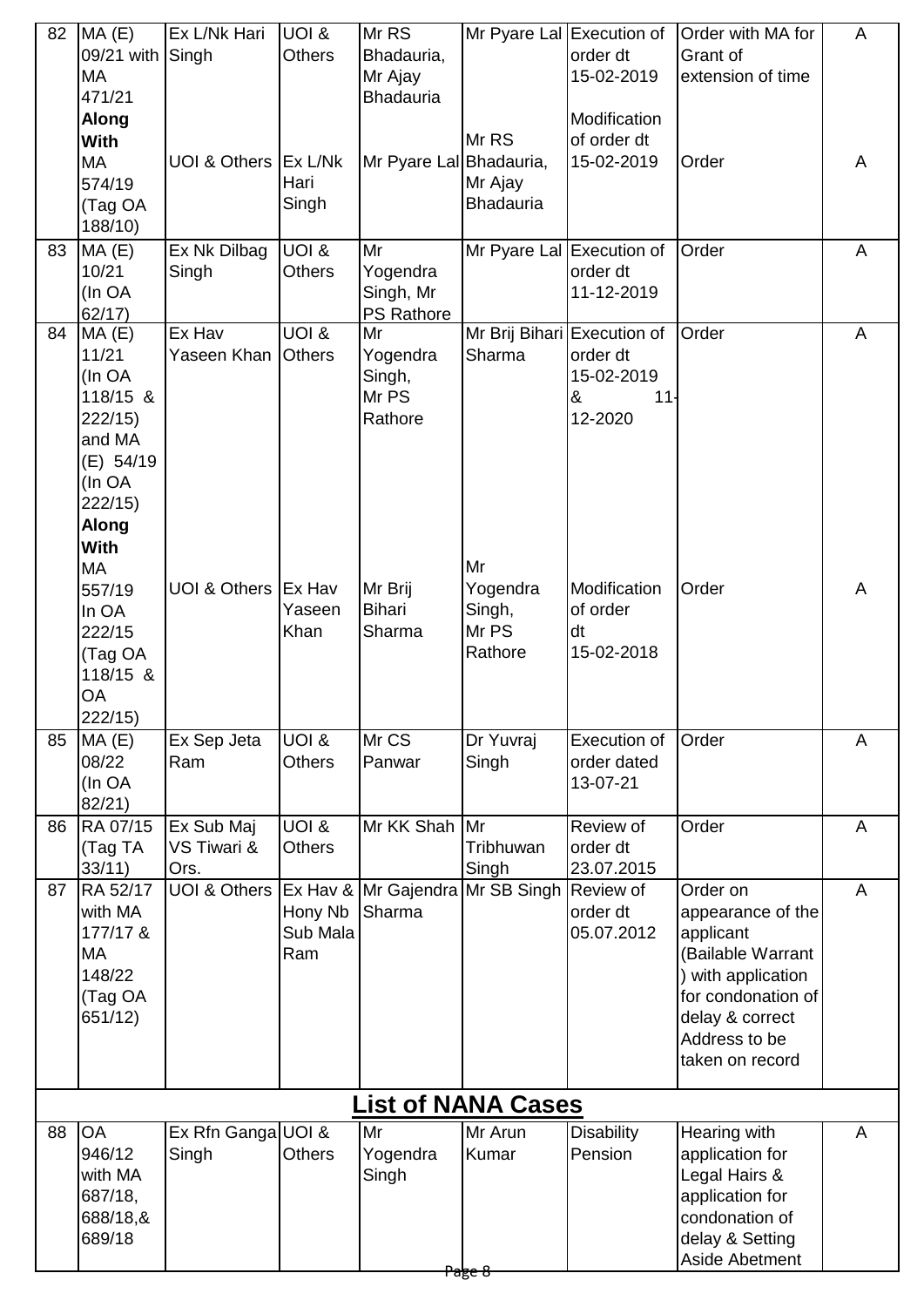| 89  | <b>OA</b><br>285/13                              | Ex Sub<br>Raghuveer<br>Singh                      | UOI &<br><b>Others</b>            | Mr<br>Yogendra<br>Singh              | Mr Pyare Lal Disability      | Pension                      | Hearing                                                    | A              |
|-----|--------------------------------------------------|---------------------------------------------------|-----------------------------------|--------------------------------------|------------------------------|------------------------------|------------------------------------------------------------|----------------|
| 90  | <b>OA</b><br>123/17<br>with MA<br>220/17         | Ex Sub<br>Shambhu<br>Singh<br>Rajawat             | UOI &<br>Others                   | Mr MS<br>Raghav                      | Mr Sudesh<br>Chand<br>Sharma | <b>Disability</b><br>Pension | Hearing with<br>application for<br>condonation of<br>delay | A              |
| 91  | <b>OA</b><br>208/17                              | <b>Ex Rect Tara</b><br>Chand                      | <b>UOI &amp;</b><br><b>Others</b> | Mr<br>Yogendra<br>Singh              | Mr Pradeep<br>Mathur         | <b>Disability</b><br>Element | Hearing                                                    | A              |
| 92  | <b>OA</b><br>403/17<br>with MA<br>603/17         | <b>Smt Mithilesh</b><br>Gurjar                    | UOI &<br>Others                   | Mr<br>Yogendra<br>Singh              | Mr Pyare Lal Special         | Family<br>Pension            | Hearing with<br>application for<br>condonation of<br>delay | A              |
| 93  | <b>OA</b><br>263/17<br>with MA<br>419/17         | Ex Hav<br>Kishan Singh                            | <b>UOI &amp;</b><br>Others        | Mr<br>Yogendra<br>Singh              | Mr Sudesh<br>Chand<br>Sharma | <b>Disability</b><br>Element | Hearing with<br>application for<br>condonation of<br>delay | $\overline{A}$ |
| 94  | OA<br>588/17                                     | Ex Nk (ACP<br>Hav) Umed<br>Singh                  | UOI &<br><b>Others</b>            | Mr Mahipal<br>Singh<br>Shekhawat     | Mr Sandeep<br>Garssa         | <b>Disability</b><br>Pension | Hearing                                                    | A              |
| 95  | OA 08/18                                         | Ex Gdr<br>Sanwar Ali                              | <b>UOI &amp;</b><br><b>Others</b> | Mr SB Singh Mr OP                    | Jhajhria                     | <b>Disability</b><br>Element | Hearing                                                    | A              |
| 96  | OA 34/18                                         | Ex Sub Nain<br>Singh                              | UOI &<br>Others                   | Mr SB Singh Mr Pradeep               | Mathur                       | <b>Disability</b><br>Element | Hearing                                                    | A              |
| 97  | OA 85/18<br>with MA<br>77/18                     | Ex L/Nk<br>Vidhyadhar<br>Singh Jangir             | <b>UOI &amp;</b><br><b>Others</b> | Mr SB Singh Mr Arun                  | Kumar                        | <b>Disability</b><br>Element | Hearing with<br>application for<br>condonation of<br>delay | A              |
| 98  | OA 97/18<br>with MA<br>18/19<br>(CB)<br>Jodhpur) | Ex Sub (PA)<br><b>Ashok Kumar</b><br>Sankhla      | UOI &<br><b>Others</b>            | Mr ML<br>Deora                       | Dr Samir<br>Shrimali         | <b>Disability</b><br>Element | Hearing with<br>application for<br>condonation of<br>delay | A              |
| 99  | OA<br>345/18<br>with MA<br>358/18                | Ex Hav<br>Harkesh<br>Gurjar                       | <b>UOI &amp;</b><br>Others        | Mr<br>Yogendra<br>Singh              | Mr Sandeep<br>Garssa         | <b>Disability</b><br>Element | Hearing with<br>application for<br>condonation of<br>delay | A              |
| 100 | <b>OA</b><br>350/18<br>with MA<br>362/18         | Ex Sub Raju<br>Lal                                | <b>UOI &amp;</b><br>Others        | Mr<br>Yogendra<br>Singh              | Mr Arun<br>Kumar             | <b>Disability</b><br>Element | Hearing with<br>application for<br>condonation of<br>delay | A              |
| 101 | OA<br>419/18<br>with MA<br>435/18                | Ex Sub<br>Satyaveer<br>Singh                      | <b>UOI &amp;</b><br>Others        | Mr Satish<br>Kumar<br><b>Balwada</b> | Mr Sudesh<br>Chand<br>Sharma | <b>Disability</b><br>Pension | Hearing with<br>application for<br>condonation of<br>delay | A              |
| 102 | OA<br>422/18                                     | Ex Hav Deep<br>Singh                              | <b>UOI &amp;</b><br><b>Others</b> | Mr SB Singh Mr Arun                  | Kumar                        | <b>Disability</b><br>Element | Hearing                                                    | A              |
| 103 | OA<br>432/18<br>with MA<br>450/18                | Hony Lt (Ris)<br>Madan Singh<br>Rajawat<br>(Retd) | UOI &<br>Others                   | Mr SB Singh Mr Sandeep               | Garssa                       | <b>Disability</b><br>Pension | Hearing with<br>application for<br>condonation of<br>delay | A              |
| 104 | OA<br>433/18                                     | Ex Hony Sub<br>Lt Rajendra<br>Singh<br>Shekhawat  | <b>UOI &amp;</b><br><b>Others</b> | Mr<br>Yogendra<br>Singh              | Mr Sandeep<br>Garssa         | <b>Disability</b><br>Element | Hearing                                                    | ${\sf N}$      |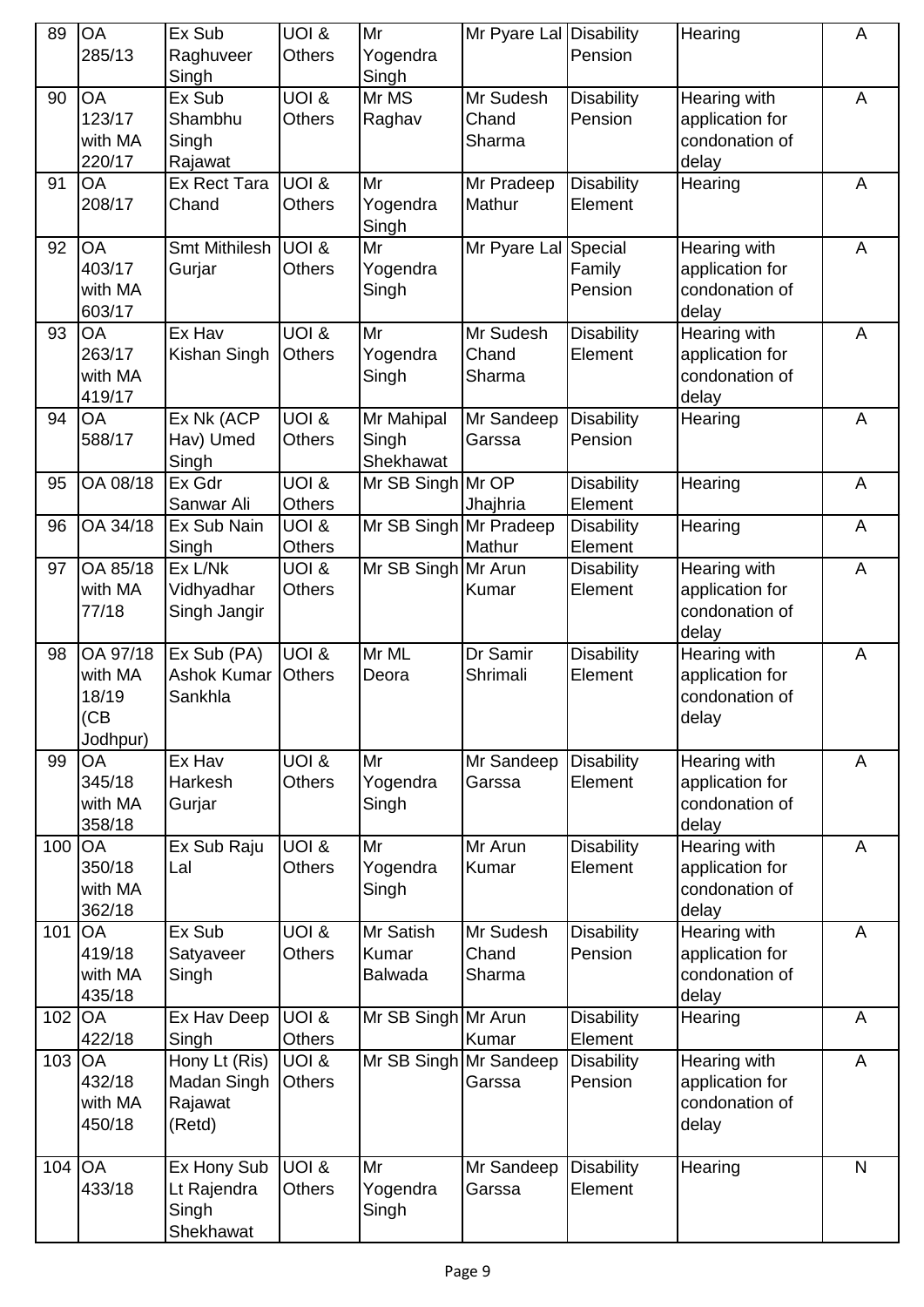| 105 | <b>OA</b><br>445/18                      | Ex Sub<br>Subhash<br>Chandra                | UOI &<br>Others                   | Mr<br>Yogendra<br>Singh              | Mr Arun<br>Kumar                    | <b>Disability</b><br>Element | Hearing                                                    | A            |
|-----|------------------------------------------|---------------------------------------------|-----------------------------------|--------------------------------------|-------------------------------------|------------------------------|------------------------------------------------------------|--------------|
| 106 | <b>OA</b><br>470/18<br>with MA<br>504/18 | Ex Hav Om<br>Prakash<br>Punia               | UOI &<br>Others                   | Mr<br>Yogendra<br>Singh              | Mr Brij Bihari Disability<br>Sharma | Element                      | Hearing with<br>application for<br>condonation of<br>delay | A            |
| 107 | <b>OA</b><br>496/18                      | Ex Nk Raj Pal UOI &                         | Others                            | Mr<br>Yogendra<br>Singh              | Mr Sandeep<br>Garssa                | <b>Disability</b><br>Element | Hearing                                                    | A            |
| 108 | <b>OA</b><br>566/18<br>with MA<br>608/18 | Ex Sub Ram<br>Pal Singh                     | UOI &<br>Others                   | Mr<br>Yogendra<br>Singh              | Mr Arun<br>Kumar                    | <b>Disability</b><br>Element | Hearing with<br>application for<br>condonation of<br>delay | A            |
| 109 | <b>OA</b><br>567/18<br>with MA<br>622/18 | Ex Nb Sub<br>Chhailu Ram                    | <b>UOI &amp;</b><br><b>Others</b> | Mr Budh<br>Ram                       | Mr Anil<br>Bhardwaj                 | <b>Disability</b><br>Element | Hearing with<br>application for<br>condonation of<br>delay | A            |
| 110 | OA<br>623/18                             | Ex POA (AH)<br>Sandeep<br>Kumar             | UOI &<br><b>Others</b>            | Mr<br>Yogendra<br>Singh              | Mr Pyare Lal Disability             | Element                      | Hearing                                                    | $\mathsf{N}$ |
| 111 | OA<br>640/18<br>with MA<br>704/18        | Ex PO ME<br><b>Bipin Kumar</b><br>Varnwal   | UOI &<br>Others                   | Mr<br>Yogendra<br>Singh              | Mr Pyare Lal Disability             | Element                      | Hearing with<br>application for<br>condonation of<br>delay | $\mathsf{N}$ |
| 112 | <b>OA</b><br>672/18                      | Ex Sub Clk<br>Rajput Kalyan Others<br>Singh | UOI &                             | Mr SB Singh Mr OP                    | Jhajhria                            | <b>Disability</b><br>Element | Hearing                                                    | A            |
| 113 | <b>OA</b><br>708/18<br>with MA<br>801/18 | Ex PO (GS)<br>GS1*<br>Kuldeep               | UOI &<br>Others                   | Mr<br>Yogendra<br>Singh              | Mr Pyare Lal Disability             | Element                      | Hearing with<br>application for<br>condonation of<br>delay | $\mathsf{N}$ |
| 114 | OA<br>757/18<br>with MA<br>860/18        | Ex Sgt<br>Abhinav<br>Mehra                  | <b>UOI &amp;</b><br>Others        | Mr<br>Yogendra<br>Singh              | Mr Gajendra<br>Sharma               | <b>Disability</b><br>Element | Hearing with<br>application for<br>condonation of<br>delay | AF           |
| 115 | <b>OA</b><br>763/18                      | Ex Nk<br>Niranjan<br>Singh                  | <b>UOI &amp;</b><br>Others        | Mr Satish<br>Kumar<br><b>Balwada</b> | Mr Pradeep<br>Mathur                | <b>Disability</b><br>Pension | Hearing                                                    | A            |
| 116 | <b>OA</b><br>843/18<br>with MA<br>980/18 | Ex LME<br>Aditya Arun                       | <b>UOI &amp;</b><br>Others        | Mr<br>Yogendra<br>Singh              | Mr Pyare Lal Disability             | Element                      | Hearing with<br>application for<br>condonation of<br>delay | A            |
| 117 | OA 11/18<br>with MA<br>06/18             | Ex Cfn Deo<br>Raj Purohit                   | UOI &<br><b>Others</b>            | Mr SB Singh Mr Sudesh                | Chand<br>Sharma                     | <b>Disability</b><br>Pension | Hearing with<br>application for<br>condonation of<br>delay | A            |
| 118 | OA 12/18                                 | Ex Rect Gang<br>Singh                       | UOI &<br><b>Others</b>            | Mr DS<br>Rathore                     | Dr Samir<br>Shrimali                | <b>Disability</b><br>Pension | Hearing                                                    | A            |
| 119 | OA 19/18<br>with MA<br>12/18             | Ex Nk<br>Vidhyadhar                         | UOI &<br>Others                   | Mr<br>Yogendra<br>Singh              | Mr Arun<br>Kumar                    | <b>Disability</b><br>Element | Hearing with<br>application for<br>condonation of<br>delay | A            |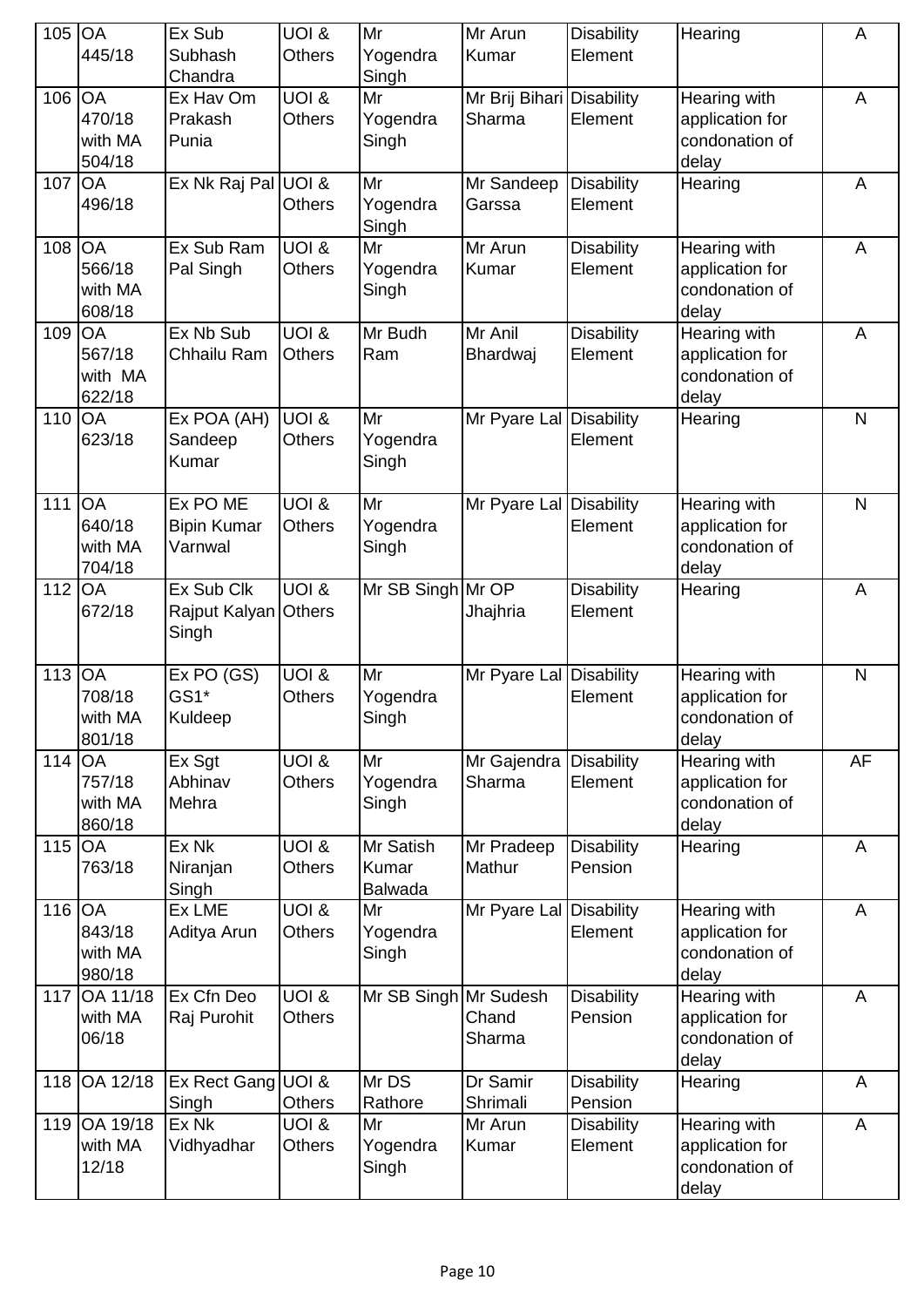| 120 | OA 58/18<br>with MA<br>55/18                    | Ex Hav<br><b>Bhawani</b><br>Singh                             | UOI &<br>Others                   | Mr DS<br>Rathore                                    | Mr<br>Tribhuwan<br>Singh     | <b>Disability</b><br>Pension  | Hearing with<br>application for<br>condonation of<br>delay | A |
|-----|-------------------------------------------------|---------------------------------------------------------------|-----------------------------------|-----------------------------------------------------|------------------------------|-------------------------------|------------------------------------------------------------|---|
| 121 | OA 61/18<br>with MA<br>53/18                    | Ex Sep Sagar UOI &<br>Singh                                   | <b>Others</b>                     | Mr Harish<br>Maan                                   | Mr Sandeep<br>Garssa         | <b>Disability</b><br>Element  | Hearing with<br>application for<br>condonation of<br>delay | A |
| 122 | OA 72/18<br>with MA<br>65/18                    | Ex Sep Desh<br>Raj Sharma                                     | UOI &<br><b>Others</b>            | Mr Harish<br>Maan                                   | Mr Sudesh<br>Chand<br>Sharma | <b>Disability</b><br>Pension  | Hearing with<br>application for<br>condonation of<br>delay | A |
| 123 | OA 80/18<br>with MA<br>72/18                    | Ex Sep Md<br>Piar Ali                                         | UOI &<br><b>Others</b>            | Mr<br>Yogendra<br>Singh                             | Mr Sandeep<br>Garssa         | <b>Disability</b><br>Element  | Hearing with<br>application for<br>condonation of<br>delay | A |
|     | 124 OA 82/18                                    | Ex Sub<br>Kalyan Singh                                        | <b>UOI &amp;</b><br><b>Others</b> | Mr DS<br>Rathore/ Mr<br><b>BS Bhati</b>             | Dr Samir<br>Shrimali         | <b>Disability</b><br>Pension  | Hearing                                                    | A |
| 125 | OA 93/18<br>with MA<br>89/18                    | Ex Hav Shree<br>Ram Nehra                                     | UOI &<br><b>Others</b>            | Mr<br>Yogendra<br>Singh                             | Mr Sandeep<br>Garssa         | <b>Disability</b><br>Element  | Hearing with<br>application for<br>condonation of<br>delay | A |
| 126 | OA 94/18                                        | Ex Nk<br>Ramdhan<br><b>Dhaka</b>                              | <b>UOI &amp;</b><br><b>Others</b> | Mr DS<br>Rathore/Mr<br><b>BS Bhati</b>              | Dr Yuvraj<br>Singh           | <b>Disability</b><br>Pension  | Hearing                                                    | A |
| 127 | OA 97/18<br>with MA<br>94/18<br>(RB)<br>Jaipur) | Ex Sep<br><b>Khalak Ram</b>                                   | <b>UOI &amp;</b><br><b>Others</b> | Mr<br>Yogendra<br>Singh                             | Mr Sandeep<br>Garssa         | <b>Disability</b><br>Pension  | Hearing with<br>application for<br>condonation of<br>delay | A |
|     | 128 OA 99/18<br>with MA<br>96/18                | <b>Ex Hav</b><br>Chandra<br>Singh                             | UOI &<br><b>Others</b>            | $Mr\overline{DS}$<br>Rathore/ Mr<br><b>BS Bhati</b> | Dr Yuvraj<br>Singh           | <b>Disability</b><br>Element  | Hearing with<br>application for<br>condonation of<br>delay | А |
| 129 | <b>OA</b><br>118/18<br>with MA<br>120/18        | <b>Smt Santosh</b><br>Devi w/o Late<br>Gnr Kailash<br>Chandra | UOI &<br><b>Others</b>            | Mr<br>Yogendra<br>Singh                             | Mr Pradeep<br>Mathur         | Special<br>Familiy<br>Pension | Hearing with<br>application for<br>condonation of<br>delay | A |
| 130 | <b>OA</b><br>120/18<br>with MA<br>122/18        | Ex Swr Amar<br>Singh                                          | <b>UOI &amp;</b><br>Others        | Mr<br>Yogendra<br>Singh                             | Mr Brij Bihari<br>Sharma     | <b>Disability</b><br>Element  | Hearing with<br>application for<br>condonation of<br>delay | A |
| 131 | <b>OA</b><br>166/18<br>with MA<br>169/18        | Ex Hav<br>Daulat Ram<br>Gurjar                                | $UOI \&$<br>Others                | Mr SB Singh Mr Sandeep                              | Garssa                       | <b>Disability</b><br>Pension  | Hearing with<br>application for<br>condonation of<br>delay | A |
| 132 | <b>OA</b><br>171/18<br>with MA<br>173/18        | Ex Hav<br>Shyam<br>Sunder                                     | <b>UOI &amp;</b><br><b>Others</b> | Mr SB Singh Mr Pradeep                              | Mathur                       | <b>Disability</b><br>Element  | Hearing with<br>application for<br>condonation of<br>delay | A |
| 133 | <b>OA</b><br>175/18                             | Ex L/Dfr<br>Manzoor Ali                                       | <b>UOI &amp;</b><br>Others        | Mr SB Singh Mr Pradeep                              | Mathur                       | <b>Disability</b><br>Pension  | Hearing                                                    | A |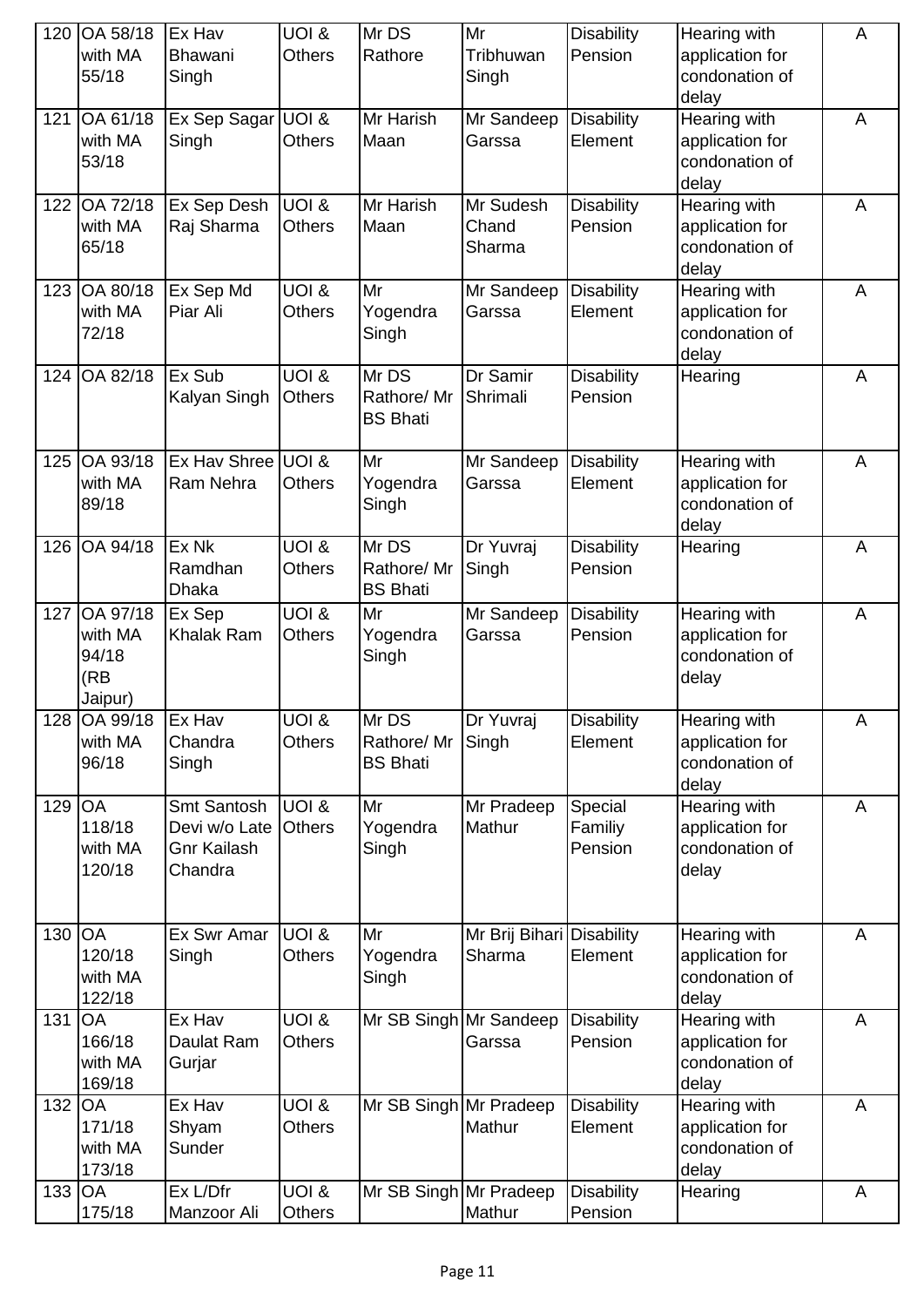| 134 OA | 194/18<br>with MA<br>192/18                          | Ex NK<br>Satyavir<br>Singh                                              | UOI &<br><b>Others</b>                  | Mr<br>Yogendra<br>Singh              | Mr Pradeep<br>Mathur             | <b>Disability</b><br>Pension  | Hearing with<br>application for<br>condonation of<br>delay                           | A            |
|--------|------------------------------------------------------|-------------------------------------------------------------------------|-----------------------------------------|--------------------------------------|----------------------------------|-------------------------------|--------------------------------------------------------------------------------------|--------------|
| 135    | <b>OA</b><br>195/18                                  | Ex Dfr Baljeet UOI &<br>Singh                                           | <b>Others</b>                           | Mr SB Singh Mr Sudesh                | Chand<br>Sharma                  | <b>Disability</b><br>Pension  | Hearing                                                                              | A            |
| 136 OA | 197/18<br>with MA<br>194/18 &<br><b>MA</b><br>195/18 | Ex Nk Ram<br>Deva Ram                                                   | UOI &<br><b>Others</b>                  | Mr SB Singh Mr Shree                 | Narayan<br>Swami                 | <b>Disability</b><br>Element  | Hearing with<br>application for<br>condonation of<br>delay & Hearing<br>at RB Jaipur | A            |
| 137    | <b>OA</b><br>201/18                                  | Ex Sub<br>Mahavir Jat                                                   | UOI &<br><b>Others</b>                  | Mr SB Singh Mr Anil                  | Bhardwaj                         | <b>Disability</b><br>Element  | Hearing                                                                              | A            |
| 138    | <b>OA</b><br>203/18<br>with MA<br>205/18             | Smt Kamlesh<br>Devi wd/o<br>Late Rect<br><b>Mukhtar</b><br>Singh Gurjar | UOI &<br><b>Others</b>                  | Mr<br>Yogendra<br>Singh              | Mr Pradeep<br>Mathur             | Special<br>Familiy<br>Pension | Hearing with<br>application for<br>condonation of<br>delay                           | A            |
| 139    | <b>OA</b><br>229/18<br>with MA<br>231/18             | Smt Usha<br>Devi, wd/o<br>Late Hav Om<br>Prakash Khati                  | <b>UOI &amp;</b><br><b>Others</b>       | Mr<br>Yogendra<br>Singh              | Mr Pyare Lal Special             | Familiy<br>Pension            | Hearing with<br>application for<br>condonation of<br>delay                           | A            |
| 140    | <b>OA</b><br>231/18<br>with MA<br>232/18             | Ex NK<br>Dharam Pal                                                     | $U$ OI $\overline{\&}$<br><b>Others</b> | Mr<br>Yogendra<br>Singh              | Mr Gajendra Disability<br>Sharma | Element                       | Hearing with<br>application for<br>condonation of<br>delay                           | A            |
| 141    | <b>OA</b><br>233/18                                  | $ExME-I^*$<br>Ravinder<br>Kumar                                         | <b>UOI &amp;</b><br><b>Others</b>       | Mr<br>Yogendra<br>Singh              | Mr Pyare Lal Disability          | Element                       | Hearing                                                                              | $\mathsf{N}$ |
| 142 OA | 240/18<br>with MA<br>245/18                          | Ex Rect<br>Panna Lal<br>Verma                                           | <b>UOI &amp;</b><br><b>Others</b>       | Mr<br>Yogendra<br>Singh              | Mr Pradeep<br>Mathur             | <b>Disability</b><br>Element  | Hearing with<br>application for<br>condonation of<br>delay                           | A            |
| 143    | <b>OA</b><br>241/18<br>with MA<br>246/18             | Smt<br>Parmeshwari<br>Devi wd/o<br>Late Sep<br>Sheesh Ram               | <b>UOI &amp;</b><br><b>Others</b>       | Mr<br>Yogendra<br>Singh              | Mr Pyare Lal Special             | Familiy<br>Pension            | Hearing with<br>application for<br>condonation of<br>delay                           | A            |
| 144    | <b>OA</b><br>257/18<br>with MA<br>265/18             | Ex Rect (MP)<br>Dharmpal<br>Singh                                       | $UOI \overline{\&}$<br><b>Others</b>    | Mr Satish<br>Kumar<br><b>Balwada</b> | Mr Pradeep<br>Mathur             | <b>Disability</b><br>Pension  | Hearing with<br>application for<br>condonation of<br>delay                           | A            |
| 145    | <b>OA</b><br>263/18<br>with MA<br>272/18             | Ex L/NK<br>Hawa Singh                                                   | UOI &<br><b>Others</b>                  | Mr<br>Yogendra<br>Singh              | Mr Sandeep<br>Garssa             | <b>Disability</b><br>Element  | Hearing with<br>application for<br>condonation of<br>delay                           | A            |
| 146    | <b>OA</b><br>275/18                                  | Ex Cpl Sushil<br>Kumar                                                  | UOI &<br><b>Others</b>                  | Mr OP<br>Sheoran                     | Mr Pradeep<br>Mathur             | <b>Disability</b><br>Pension  | Hearing                                                                              | AF           |
| 147 OA | 287/18<br>with MA<br>294/18                          | Ex Sep<br>Hardayal                                                      | <b>UOI &amp;</b><br><b>Others</b>       | Mr SB Singh Mr Sudesh                | Chand<br>Sharma                  | <b>Disability</b><br>Pension  | Hearing with<br>application for<br>condonation of<br>delay                           | A            |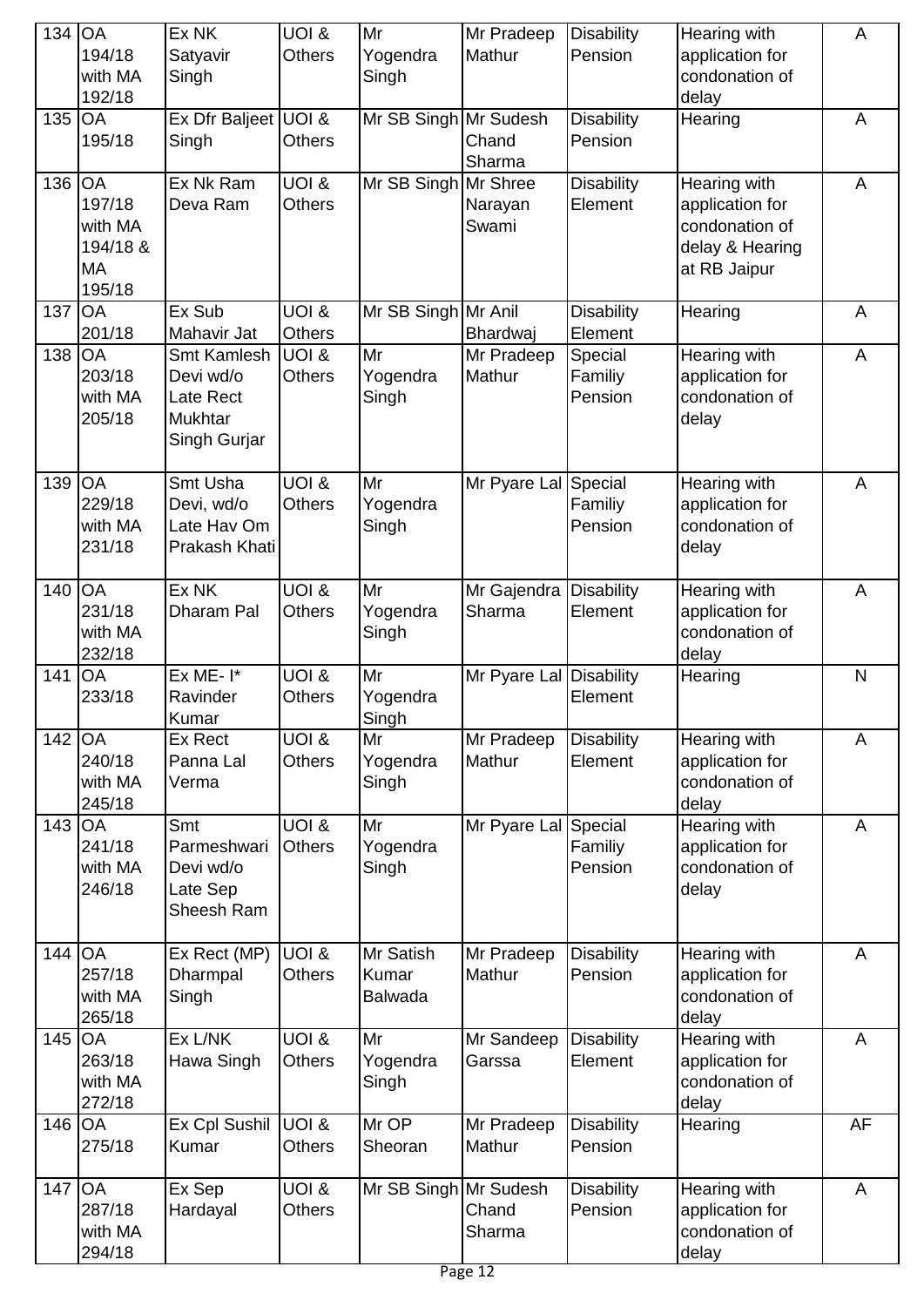| 148 OA | 329/18                                               | Ex Naik<br>Rajendra<br>Kumar               | UOI &<br><b>Others</b>            | Mr<br>Yogendra<br>Singh                         | Mr Anil<br><b>Bhardwaj</b>       | <b>Disability</b><br>Element                               | Hearing                                                                                                     | A |
|--------|------------------------------------------------------|--------------------------------------------|-----------------------------------|-------------------------------------------------|----------------------------------|------------------------------------------------------------|-------------------------------------------------------------------------------------------------------------|---|
| 149    | OA<br>335/18<br>with MA<br>346/18                    | Ex Rect<br>Bhagwan<br>Singh Gurjar         | <b>UOI &amp;</b><br><b>Others</b> | Mr<br>Yogendra<br>Singh                         | Mr Sudesh<br>Chand<br>Sharma     | <b>Disability</b><br>Pension                               | Hearing with<br>application for<br>condonation of<br>delay                                                  | A |
| 150    | OA<br>337/18<br>with MA<br>348/18                    | Ex Hav/Hony<br>Nb Sub Yad<br>Ram           | <b>UOI &amp;</b><br>Others        | Mr<br>Yogendra<br>Singh                         | Mr Pradeep<br>Mathur             | <b>Disability</b><br>Element                               | Hearing with<br>application for<br>condonation of<br>delay                                                  | A |
| 151    | <b>OA</b><br>343/18<br>with MA<br>354/18             | Ex Rect<br><b>Jitender</b><br>Yadav        | <b>UOI &amp;</b><br><b>Others</b> | Mr<br>Yogendra<br>Singh                         | Mr Gajendra<br>Sharma            | <b>Disability</b><br>Element                               | Hearing with<br>application for<br>condonation of<br>delay                                                  | A |
| 152    | <b>IOA</b><br>346/18<br>with MA<br>359/18            | Ex HMT Om<br>Prakash<br>Yadav              | UOI &<br><b>Others</b>            | Mr<br>Yogendra<br>Singh                         | Mr Pradeep<br>Mathur             | <b>Disability</b><br>Element                               | Hearing with<br>application for<br>condonation of<br>delay                                                  | A |
| 153    | OA<br>351/18<br>with MA<br>363/18                    | Ex Dfr Ram<br><b>Niwas</b>                 | UOI &<br><b>Others</b>            | Mr<br>Yogendra<br>Singh                         | Mr Pyare Lal                     | <b>Disability</b><br>Element                               | Hearing with<br>application for<br>condonation of<br>delay                                                  | A |
| 154    | <b>OA</b><br>352/18<br>with MA<br>364/18 &<br>395/19 | <b>Ex Swr Nand</b><br>Lal Singh            | UOI &<br><b>Others</b>            | Mr<br>Yogendra<br>Singh/Mr<br><b>PS Rathore</b> | Mr Sandeep<br>Garssa             | Re-instate in<br>servicee/<br><b>Disability</b><br>Pension | Hearing with<br>application for<br>condonation of<br>delay & LRs to<br>be taken on<br>record                | A |
| 155    | <b>OA</b><br>377/18<br>with MA<br>391/18 &<br>303/21 | Ex Hav Amar<br>Singh                       | UOI &<br>Others                   | Mr<br>Yogendra<br>Singh                         | Mr Gajendra<br>Sharma            | <b>Disability</b><br>Element                               | Hearing with<br>application for<br>condonation of<br>delay & PPO with<br>compliance report<br>as Infructous | A |
| 156    | OA<br>392/18<br>with MA<br>408/18                    | Ex Hav Shish<br>Ram                        | <b>UOI &amp;</b><br>Others        | Mr<br>Yogendra<br>Singh                         | Mr Sandeep<br>Garssa             | <b>Disability</b><br>Element                               | Hearing with<br>application for<br>condonation of<br>delay                                                  | A |
| 157    | <b>OA</b><br>394/18<br>with MA<br>409/18             | Ex Rect<br>Bhawani<br>Singh                | <b>UOI &amp;</b><br><b>Others</b> |                                                 | Mr SB Singh Mr Sandeep<br>Garssa | <b>Disability</b><br>Pension                               | Hearing with<br>application for<br>condonation of<br>delay                                                  | A |
| 158    | OA<br>408/18                                         | Ex Sep<br>Dharm Pal<br>Singh               | <b>UOI &amp;</b><br><b>Others</b> | Mr<br>Yogendra<br>Singh                         | Mr Sandeep<br>Garssa             | <b>Disability</b><br>Pension                               | Hearing                                                                                                     | A |
| 159    | <b>OA</b><br>430/18<br>with MA<br>448/18             | Ex Hav<br>Rohitashwa<br><b>Kumar Dhaka</b> | <b>UOI &amp;</b><br><b>Others</b> | Mr SB Singh Mr Sudesh                           | Chand<br>Sharma                  | War Injury<br>Element                                      | Hearing with<br>application for<br>condonation of<br>delay                                                  | A |
| 160    | <b>OA</b><br>442/18<br>with MA<br>462/18             | Smt Marman<br>wd/o Late Nk<br>Parsa Ram    | <b>UOI &amp;</b><br><b>Others</b> | Mr<br>Yogendra<br>Singh                         | Mr Pradeep<br>Mathur             | LTA/ War<br>Injury<br>Element                              | Hearing with<br>application for<br>condonation of<br>delay                                                  | A |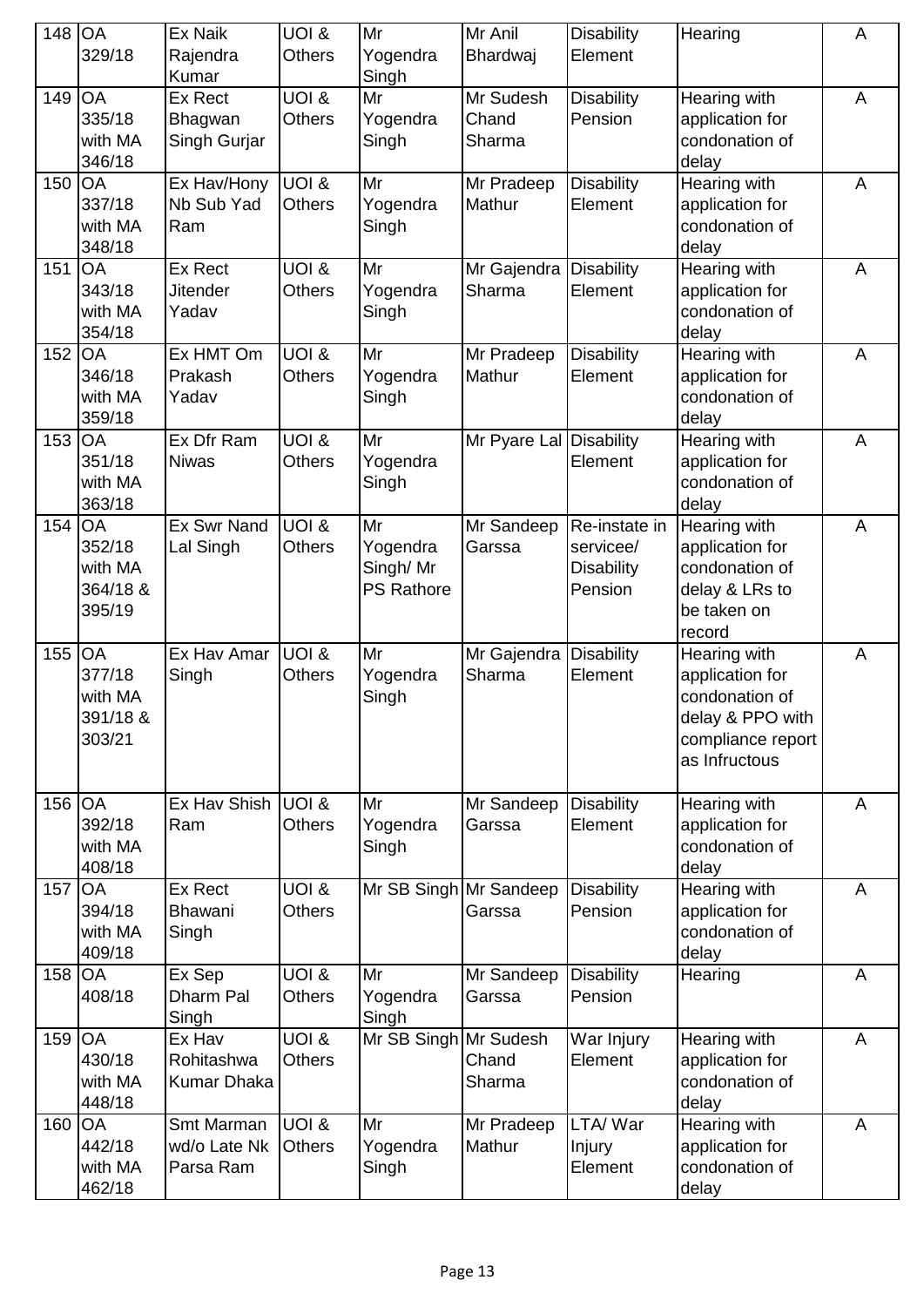| 161 | <b>OA</b><br>469/18<br>with MA<br>500/18                          | Ex L/Nk Ram $ UO $ &<br>Singh Yadav       | <b>Others</b>                                      | Mr<br>Yogendra<br>Singh | Mr Sudesh<br>Chand<br>Sharma | <b>Disability</b><br>Pension | Hearing with<br>application for<br>condonation of<br>delay                             | A              |
|-----|-------------------------------------------------------------------|-------------------------------------------|----------------------------------------------------|-------------------------|------------------------------|------------------------------|----------------------------------------------------------------------------------------|----------------|
| 162 | <b>OA</b><br>482/18<br>with MA<br>518/18                          | Ex Rfn<br>Lachhman<br>Singh               | $U$ $\overline{O}$ $\overline{R}$<br><b>Others</b> | Mr Tansukh<br>Rai       | Mr Arun<br>Kumar             | <b>Disability</b><br>Pension | Hearing with<br>application for<br>condonation of<br>delay                             | A              |
| 163 | <b>OA</b><br>486/18<br>with MA<br>523/18 &<br><b>MA</b><br>524/18 | Ex NK (TS)<br>Pema Ram                    | UOI &<br><b>Others</b>                             | Mr Tansukh<br>Rai       | Mr Sandeep<br>Garssa         | <b>Disability</b><br>Pension | Hearing with<br>application for<br>condonation of<br>delay & Hearing<br>at RB Jaipur   | A              |
| 164 | OA<br>493/18<br>with MA<br>533/18                                 | Ex Hav/Hony<br>Nb Sub<br>Raghbir<br>Singh | $U$ $O$ $I$ &<br><b>Others</b>                     | Mr<br>Yogendra<br>Singh | Mr Pradeep<br>Mathur         | <b>Disability</b><br>Element | Hearing with<br>application for<br>condonation of<br>delay                             | $\overline{A}$ |
| 165 | OA<br>506/18<br>with MA<br>543/18                                 | Ex Cpl Sohan UOI &<br>Ram<br>Choudhary    | <b>Others</b>                                      | Mr OP<br>Sheoran        | Mr Sudesh<br>Chand<br>Sharma | <b>Disability</b><br>Pension | Hearing with<br>application for<br>Hearing at RB<br>Jaipur                             | <b>AF</b>      |
| 166 | OA<br>511/18<br>with MA<br>551/18                                 | Ex Hav Ram<br>Khilari                     | UOI &<br>Others                                    | Mr<br>Yogendra<br>Singh | Mr Arun<br>Kumar             | <b>Disability</b><br>Element | Hearing with<br>application for<br>condonation of<br>delay                             | A              |
| 167 | OA<br>512/18<br>with MA<br>550/18                                 | Ex Nk Virpal<br>Singh                     | UOI &<br><b>Others</b>                             | Mr<br>Yogendra<br>Singh | Mr Gajendra<br>Sharma        | <b>Disability</b><br>Element | Hearing with<br>application for<br>condonation of<br>delay                             | A              |
| 168 | <b>OA</b><br>527/18<br>with MA<br>569/18 &<br>MA<br>570/18        | Ex Nk Ishwar<br>Singh                     | UOI &<br>Others                                    | Mr Tansukh<br>Rai       | Mr Anil<br>Bhardwaj          | <b>Disability</b><br>Pension | Hearing with<br>application for<br>condonation of<br>delay and Hearing<br>at RB Jaipur | A              |
| 169 | <b>OA</b><br>530/18<br>MA<br>574/18 &<br>MA<br>574/18             | Ex NK Rekha<br>Ram                        | UOI &<br><b>Others</b>                             | Mr Tansukh<br>Rai       | Mr Arun<br>Kumar             | <b>Disability</b><br>Pension | Hearing with<br>application for<br>condonation of<br>delay and Hearing<br>at RB Jaipur | A              |
| 170 | OA<br>549/18<br>with MA<br>596/18 &<br>MA<br>597/18               | Ex Nk Budh<br>Ram Matwa                   | UOI &<br><b>Others</b>                             | Mr OP<br>Sheoran        | Mr Gajendra<br>Sharma        | <b>Disability</b><br>Pension | Hearing with<br>application for<br>condonation of<br>delay and Hearing<br>at RB Jaipur | A              |
| 171 | OA<br>592/18<br>with MA<br>647/18                                 | Ex NK Mange UOI &<br>Ram Kirar            | <b>Others</b>                                      | Mr<br>Yogendra<br>Singh | Mr Sudesh<br>Chand<br>Sharma | <b>Disability</b><br>Element | Hearing with<br>application for<br>condonation of<br>delay                             | A              |
| 172 | OA<br>593/18<br>with MA<br>648/18                                 | Ex LD<br>Gajendra<br>Singh                | UOI &<br><b>Others</b>                             | Mr<br>Yogendra<br>Singh | Mr Anil<br>Bhardwaj          | <b>Disability</b><br>Element | Hearing with<br>application for<br>condonation of<br>delay                             | A              |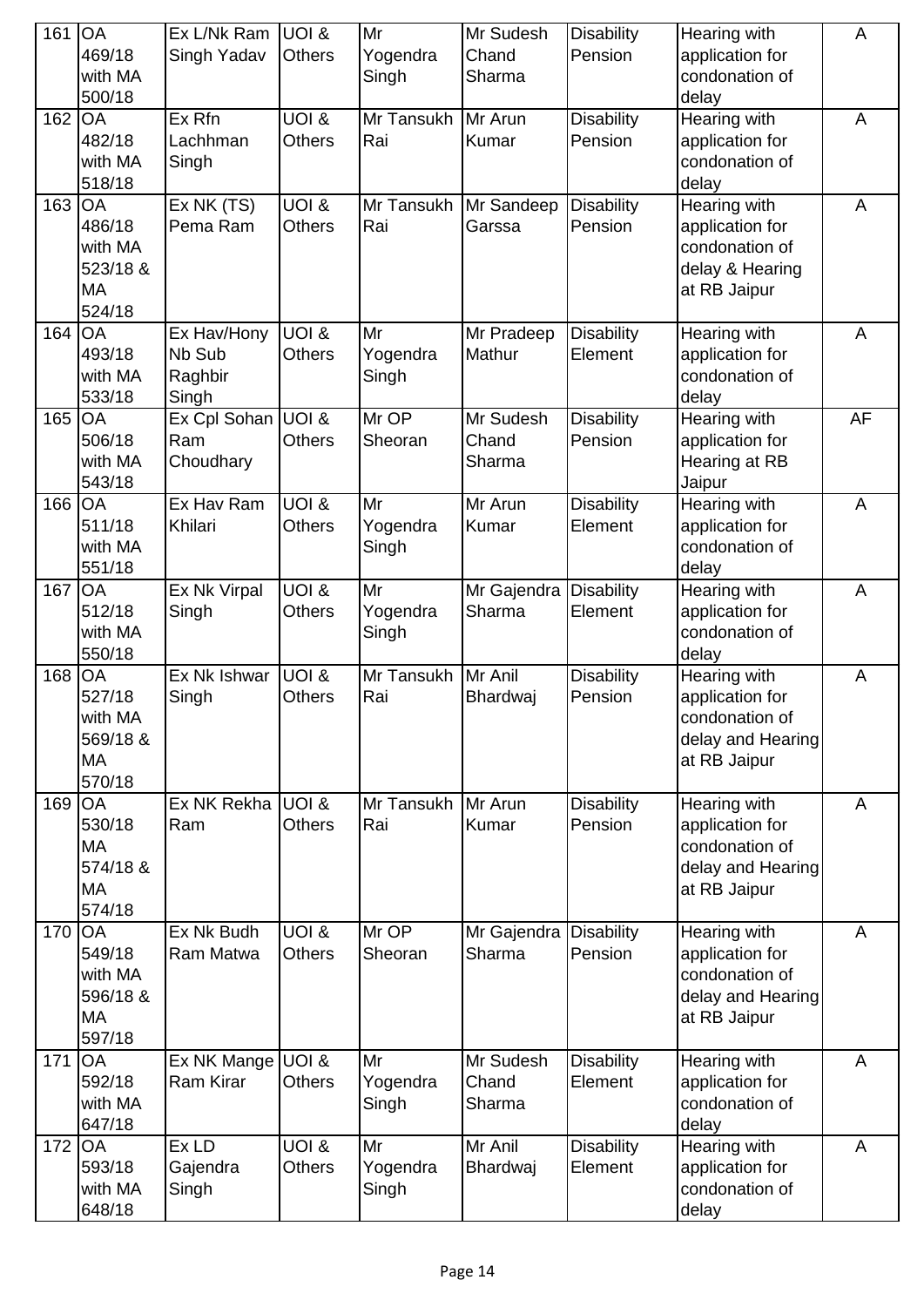| 173 | <b>OA</b><br>597/18<br>with MA<br>650/18                          | Ex Gdr<br>Mustak Ali                      | <b>UOI &amp;</b><br><b>Others</b> | Mr<br>Yogendra<br>Singh              | Mr Sandeep<br>Garssa                | <b>Disability</b><br>Pension | Hearing with<br>application for<br>condonation of<br>delay                           | A                       |
|-----|-------------------------------------------------------------------|-------------------------------------------|-----------------------------------|--------------------------------------|-------------------------------------|------------------------------|--------------------------------------------------------------------------------------|-------------------------|
| 174 | OA<br>612/18<br>with MA<br>667/18                                 | Ex Lema<br>Arun Kumar<br>Singh            | <b>UOI &amp;</b><br><b>Others</b> | Mr Satish<br>Kumar<br><b>Balwada</b> | Mr Pyare Lal Disability             | Pension                      | Hearing with<br>application for<br>condonation of<br>delay                           | $\overline{\mathsf{N}}$ |
| 175 | OA<br>615/18<br>with MA<br>670/18                                 | Ex Rect<br>Ashok Kumar<br>Harijan         | <b>UOI &amp;</b><br><b>Others</b> | Mr<br>Yogendra<br>Singh              | Mr Sudesh<br>Chand<br>Sharma        | <b>Disability</b><br>Pension | Hearing with<br>application for<br>condonation of<br>delay                           | A                       |
| 176 | OA<br>616/18<br>with MA<br>671/18                                 | Ex Hav Karan<br>Singh                     | UOI &<br><b>Others</b>            | Mr<br>Yogendra<br>Singh              | Mr Sandeep<br>Garssa                | <b>Disability</b><br>Element | Hearing with<br>application for<br>condonation of<br>delay                           | A                       |
| 177 | OA<br>631/18<br>with MA<br>686/18                                 | Ex Hav<br>Gyarsi Lal Jat Others           | <b>UOI &amp;</b>                  |                                      | Mr SB Singh Mr Pyare Lal Disability | Pension                      | Hearing with<br>application for<br>condonation of<br>delay                           | A                       |
| 178 | <b>OA</b><br>650/18<br>with MA<br>721/18 &<br><b>MA</b><br>722/18 | Ex Gdr Budha UOI &<br>Ram                 | <b>Others</b>                     | Mr Tansukh<br>Rai                    | Mr Sudesh<br>Chand<br>Sharma        | <b>Disability</b><br>Pension | Hearing with<br>application for<br>condonation of<br>delay & Hearing<br>at RB Jaipur | A                       |
| 179 | OA<br>691/18<br>with MA<br>771/18                                 | Ex Nb Sub<br>Dharma Raj<br>Gurjar         | <b>UOI &amp;</b><br><b>Others</b> | Mr Harish<br>Maan                    | Mr Sudesh<br>Chand<br>Sharma        | <b>Disability</b><br>Pension | Hearing with<br>application for<br>condonation of<br>delay                           | A                       |
| 180 | OA<br>701/18<br><b>IMA</b><br>794/18                              | Smt Bhanwar<br>Kanwar                     | UOI &<br><b>Others</b>            | Mr Harish<br>Maan                    | Mr Gajendra<br>Sharma               | <b>Disability</b><br>Pension | Hearing with<br>application for<br>condonation of<br>delay                           | $\overline{A}$          |
| 181 | OA<br>704/18<br>with MA<br>797/18                                 | Col Anil<br>Kumar<br>Shrivastav<br>(Retd) | <b>UOI &amp;</b><br><b>Others</b> | Mr SB Singh Mr Sandeep               | Garssa                              | <b>Disability</b><br>Element | Hearing with<br>application for<br>condonation of<br>delay                           | A                       |
| 182 | <b>OA</b><br>706/18<br>with MA<br>799/18                          | Ex Rect Hari<br>Singh                     | UOI &<br><b>Others</b>            | Mr<br>Yogendra<br>Singh              | Mr Sandeep<br>Garssa                | <b>Disability</b><br>Element | Hearing with<br>application for<br>condonation of<br>delay                           | A                       |
| 183 | OA<br>707/18<br>with MA<br>800/18                                 | Ex Gnr Murari UOI &<br>Lal                | <b>Others</b>                     | Mr<br>Yogendra<br>Singh              | Mr Gajendra<br>Sharma               | <b>Disability</b><br>Element | Hearing with<br>application for<br>condonation of<br>delay                           | A                       |
| 184 | <b>OA</b><br>717/18<br>with MA<br>818/18                          | Ex Gnr Elam<br>Chand                      | <b>UOI &amp;</b><br><b>Others</b> | Mr<br>Yogendra<br>Singh              | Mr Pradeep<br>Mathur                | <b>Disability</b><br>Element | Hearing with<br>application for<br>condonation of<br>delay                           | A                       |
| 185 | OA<br>722/18<br>with MA<br>823/18                                 | Ex Rect<br>Pooran Singh<br>Rajput         | <b>UOI &amp;</b><br><b>Others</b> | Mr<br>Yogendra<br>Singh              | Mr Sudesh<br>Chand<br>Sharma        | <b>Disability</b><br>Element | Hearing with<br>application for<br>condonation of<br>delay                           | A                       |
| 186 | OA<br>730/18                                                      | Ex Nk Sardar<br>Singh Mehta               | <b>UOI &amp;</b><br><b>Others</b> | Mr SB Singh Mr Sudesh                | Chand<br>Sharma                     | <b>Disability</b><br>Element | Hearing                                                                              | A                       |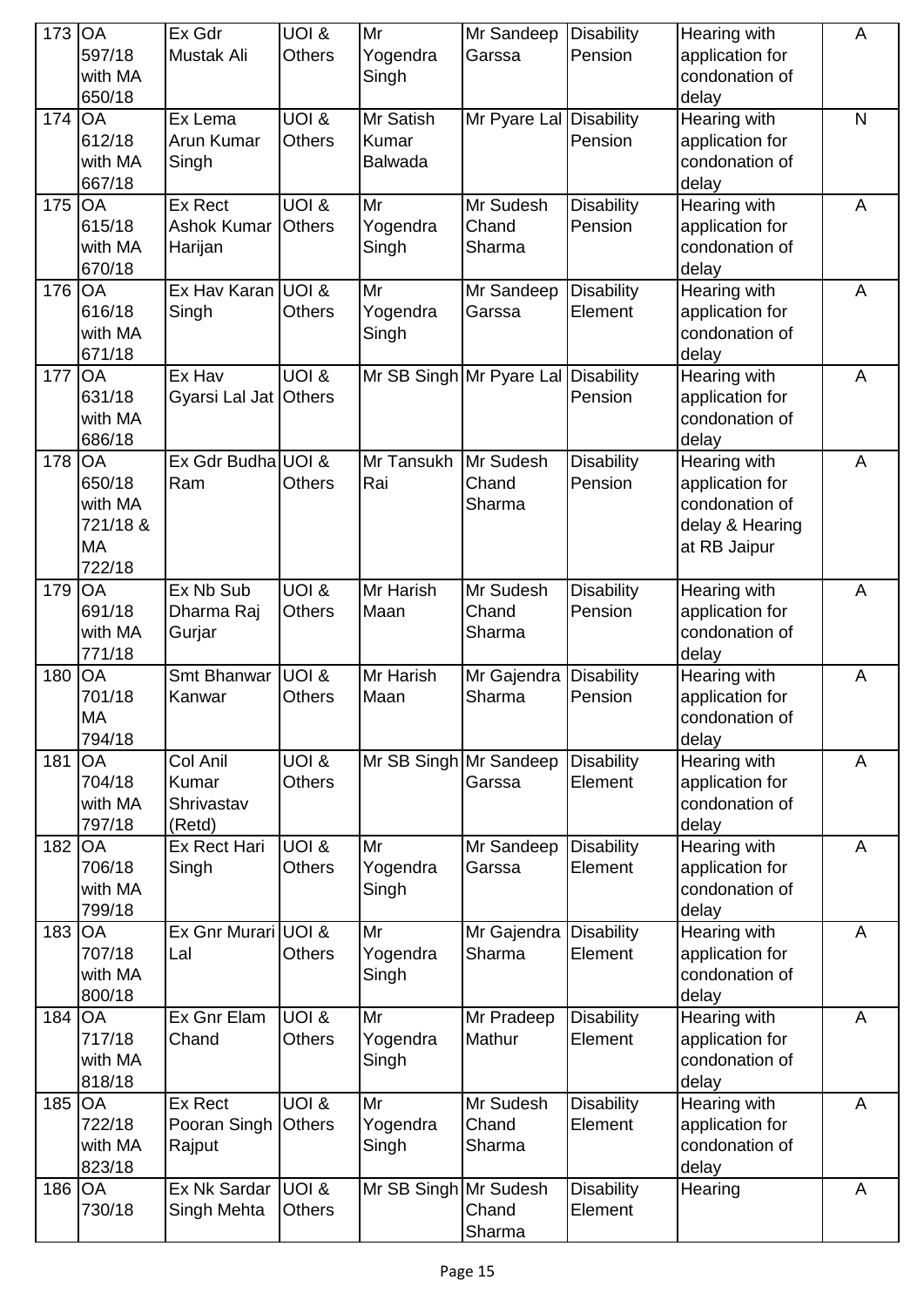| 187 | <b>OA</b><br>731/18<br>with MA<br>833/18            | Ex Hav &<br>Hony Nb Sub<br>Ajay Pal                           | UOI &<br><b>Others</b>                                        | Mr SB Singh Mr Sudesh   | Chand<br>Sharma                     | <b>Disability</b><br>Element | Hearing with<br>application for<br>condonation of<br>delay                           | A              |
|-----|-----------------------------------------------------|---------------------------------------------------------------|---------------------------------------------------------------|-------------------------|-------------------------------------|------------------------------|--------------------------------------------------------------------------------------|----------------|
| 188 | <b>OA</b><br>732/18<br>with MA<br>834/18            | Ex Hav Ashok UOI &<br>Prasad                                  | <b>Others</b>                                                 | Mr<br>Yogendra<br>Singh | Mr Sudesh<br>Chand<br>Sharma        | <b>Disability</b><br>Element | Hearing with<br>application for<br>condonation of<br>delay                           | A              |
| 189 | <b>OA</b><br>733/18<br>with MA<br>835/18            | Ex NK (TS)<br>Satyavir                                        | UOI &<br><b>Others</b>                                        | Mr<br>Yogendra<br>Singh | Mr Sudesh<br>Chand<br>Sharma        | <b>Disability</b><br>Element | Hearing with<br>application for<br>condonation of<br>delay                           | A              |
| 190 | <b>OA</b><br>736/18<br>with MA<br>838/18            | Smt Gaitri<br>Devi wd/o EX Others<br>AC (CPL)<br>Mangal Singh | UOI &                                                         | Mr<br>Yogendra<br>Singh | Mr Pyare Lal Special                | Family<br>Pension            | Hearing with<br>application for<br>condonation of<br>delay                           | A              |
| 191 | OA<br>740/18<br>with MA<br>842/18                   | RfN Jagram                                                    | <b>UOI &amp;</b><br>Others                                    | Mr OP<br>Sheoran        | Mr Pradeep<br>Mathur                | Invalid<br>Pension           | Hearing with<br>application for<br>condonation of<br>delay                           | A              |
| 192 | OA<br>742/18<br>with MA<br>844/18 &<br>MA<br>845/18 | Ex Sigmn<br>Roopa Ram<br>Choudhary                            | <b>UOI &amp;</b><br>Others                                    | Mr<br>Yogendra<br>Singh | Mr Sudesh<br>Chand<br>Sharma        | <b>Disability</b><br>Pension | Hearing with<br>application for<br>condonation of<br>delay & Hearing<br>at RB Jaipur | A              |
| 193 | <b>OA</b><br>750/18<br>with MA<br>854/18            | Ex AC Suresh UOI &<br>Kumar<br>Choudhary                      | <b>Others</b>                                                 | Mr SB Singh Mr OP       | Jhajhria                            | <b>Disability</b><br>Pension | Hearing with<br>application for<br>condonation of<br>delay                           | <b>AF</b>      |
| 194 | OA<br>762/18<br>with MA<br>869/18                   | Ex Rect Nemi UOI &<br>Chand Rinwa Others                      |                                                               | Mr<br>Yogendra<br>Singh | Mr Sandeep<br>Garssa                | <b>Disability</b><br>Pension | Hearing with<br>application for<br>condonation of<br>delay                           | $\overline{A}$ |
| 195 | <b>OA</b><br>771/18<br>with MA<br>879/18            | Ex MER<br>Surendra<br>Singh Meel                              | $\overline{U}$ $\overline{O}$ $\overline{R}$<br><b>Others</b> | Mr<br>Yogendra<br>Singh | Mr Sandeep<br>Garssa                | <b>Disability</b><br>Pension | Hearing with<br>application for<br>condonation of<br>delay                           | $\mathsf{N}$   |
| 196 | OA<br>779/18<br>with MA<br>893/18 &<br>MA<br>894/18 | <b>Ex Dfr Mazid</b><br>Khan                                   | <b>UOI &amp;</b><br><b>Others</b>                             | Mr Tansukh<br>Rai       | Mr Brij Bihari Disability<br>Sharma | Element                      | Hearing with<br>application for<br>condonation of<br>delay & Hearing<br>at RB Jaipur | A              |
| 197 | OA<br>780/18<br>with MA<br>895/18 &<br>MA<br>896/18 | Ex Sep Dula<br>Ram                                            | UOI &<br><b>Others</b>                                        | Mr Tansukh<br>Rai       | Mr Sandeep<br>Garssa                | <b>Disability</b><br>Pension | Hearing with<br>application for<br>condonation of<br>delay & Hearing<br>at RB Jaipur | A              |
| 198 | <b>OA</b><br>783/18<br>with MA<br>899/18            | Ex Rect<br>Sunda Ram                                          | UOI &<br><b>Others</b>                                        | Mr<br>Yogendra<br>Singh | Mr Pradeep<br>Mathur                | <b>Disability</b><br>Element | Hearing with<br>application for<br>condonation of<br>delay                           | A              |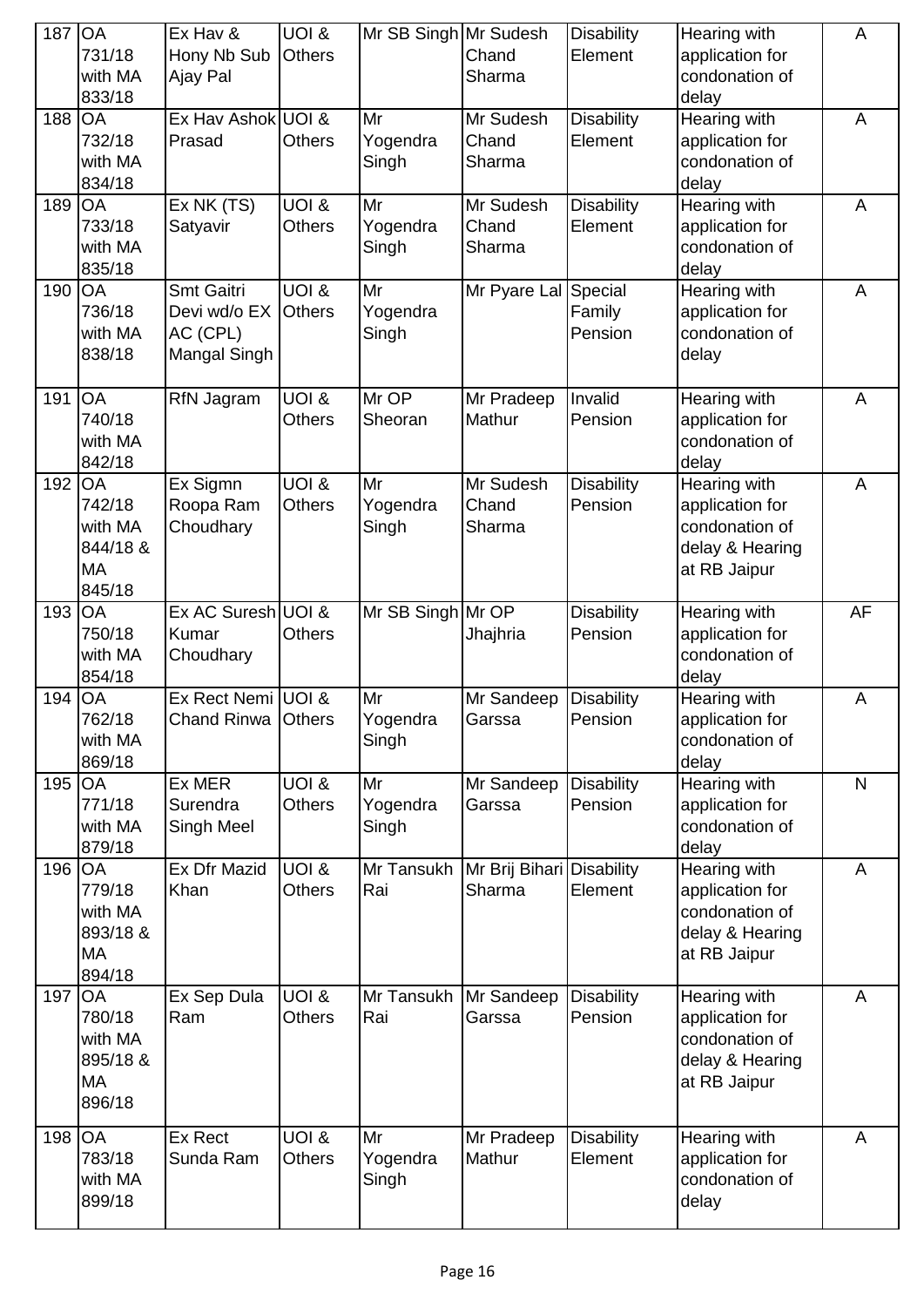| 199      | <b>OA</b><br>784/18<br><b>MA</b><br>900/18 &<br>MA<br>901/18      | Ex Rect<br>Prakash<br>Chand             | UOI &<br><b>Others</b> | Rai                     | Mr Tansukh   Mr Gajendra   Disability<br>Sharma | Pension                      | Hearing with<br>application for<br>condonation of<br>delay & Hearing<br>at RB Jaipur | A              |
|----------|-------------------------------------------------------------------|-----------------------------------------|------------------------|-------------------------|-------------------------------------------------|------------------------------|--------------------------------------------------------------------------------------|----------------|
| 200      | <b>OA</b><br>785/18<br>with MA<br>902/18 &<br><b>MA</b><br>903/18 | <b>Ex NK Salle</b><br>Khan              | UOI &<br><b>Others</b> | Mr Tansukh<br>Rai       | Mr Sudesh<br>Chand<br>Sharma                    | <b>Disability</b><br>Pension | Hearing with<br>application for<br>condonation of<br>delay & Hearing<br>at RB Jaipur | A              |
| 201      | <b>OA</b><br>789/18<br>with MA<br>908/18 &<br><b>MA</b><br>909/18 | Ex Sep<br>Sanjay Kumar Others<br>Godara | UOI &                  | Mr Tansukh<br>Rai       | Mr Sandeep<br>Garssa                            | <b>Disability</b><br>Pension | Hearing with<br>application for<br>condonation of<br>delay & Hearing<br>at RB Jaipur | A              |
| 202      | <b>OA</b><br>794/18<br>with MA<br>916/18                          | Ex NK Mohan UOI &<br>Singh              | <b>Others</b>          | Mr Tansukh<br>Rai       | Mr Sandeep<br>Garssa                            | <b>Disability</b><br>Element | Hearing with<br>application for<br>condonation of<br>delay                           | A              |
| 203      | <b>OA</b><br>795/18<br>with MA<br>917/18                          | Ex Ris (Hony<br>Lt) Ragunath<br>Singh   | UOI &<br><b>Others</b> | Mr Tansukh<br>Rai       | Mr Gajendra<br>Sharma                           | <b>Disability</b><br>Element | Hearing                                                                              | A              |
| 204      | <b>OA</b><br>827/18<br>with MA<br>961/18                          | Ex Hav Ram<br>Chander<br>Yadav          | UOI &<br><b>Others</b> | Mr<br>Yogendra<br>Singh | Mr Pyare Lal Disability                         | Element                      | Hearing with<br>application for<br>condonation of<br>delay                           | A              |
| $205$ OA | 835/18                                                            | Sub<br><b>Dharmendar</b><br>Kumar       | UOI &<br><b>Others</b> | Mr OP<br>Sheoran        | Mr Sudesh<br>Chand<br>Sharma                    | <b>Disability</b><br>Pension | Hearing                                                                              | $\overline{A}$ |
| 206 OA   | 836/18<br>with MA<br>971/18                                       | Ex Rect<br>Gajendra<br>Singh            | UOI &<br><b>Others</b> | Mr<br>Yogendra<br>Singh | Mr Gajendra<br>Sharma                           | <b>Disability</b><br>Pension | Hearing with<br>application for<br>condonation of<br>delay                           | A              |
| 207   OA | 838/18<br>with MA<br>973/18                                       | Ex NK (TS)<br>Shyam Lal<br>Verma        | UOI &<br><b>Others</b> | Mr SB Singh Mr Arun     | Kumar                                           | <b>Disability</b><br>Element | Hearing with<br>application for<br>condonation of<br>delay                           | $\overline{A}$ |